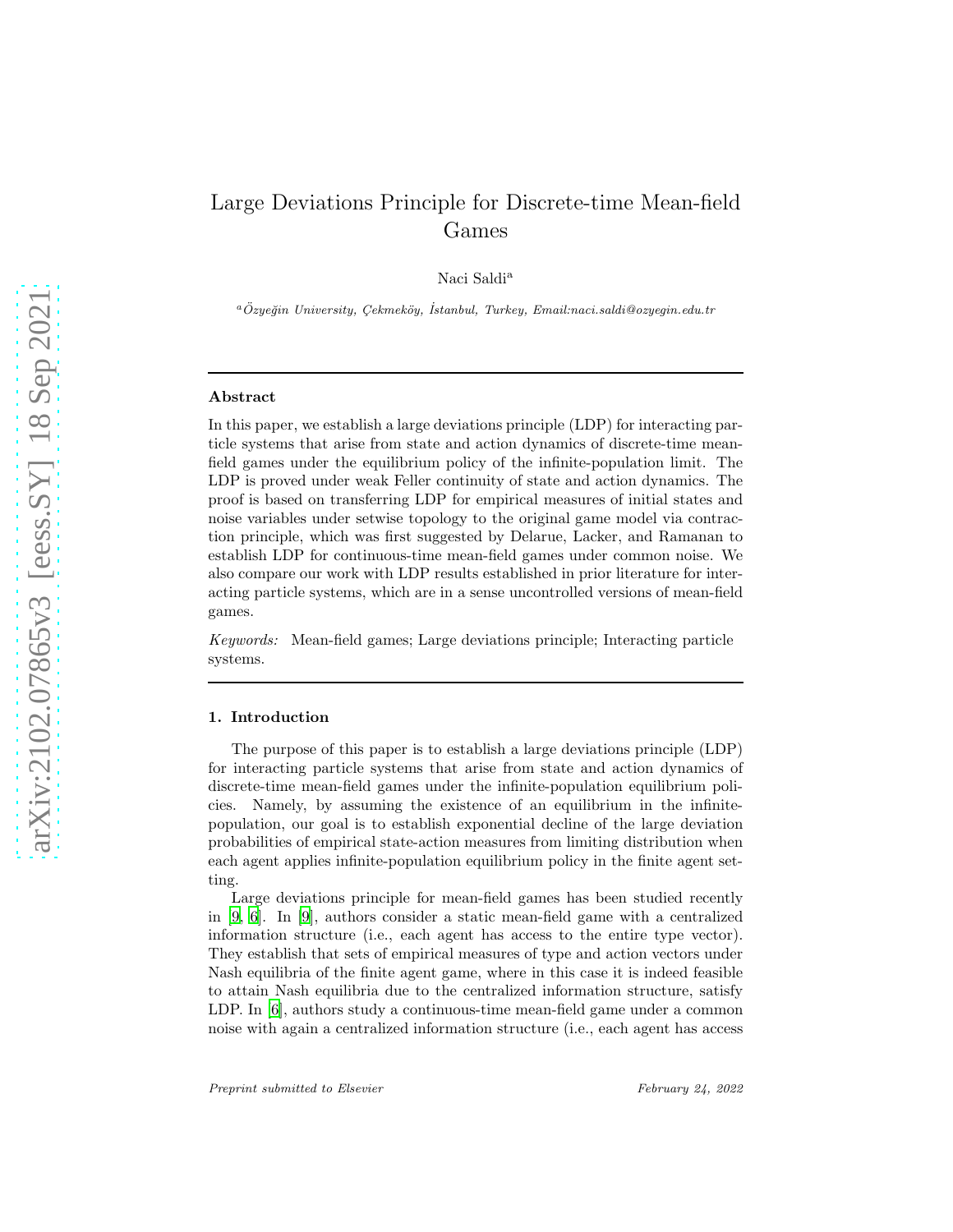to the entire state vector). In this setting, owing to the centralized information structure, it is possible to characterize the unique Nash equilibria of the finiteagent games by solving the so-called Nash systems. Then, they demonstrate that under the above-mentioned unique Nash equilibria, empirical measures of states satisfy LDP. The main challenge in this work is the common noise that affects dynamics of the every agent.

It is important to note that our LDP result is intrinsically different than LDP results in [\[9,](#page-16-0) [6](#page-16-1)], since we establish LDP for empirical measures of stateaction pairs under the infinite-population equilibrium policy, whereas in [\[9,](#page-16-0) [6\]](#page-16-1), LDP results are proved under finite-population equilibrium policies. Therefore, in our case, the mean-field game model reduces to a weakly interacting particle system. The first reason for this distinction is that under decentralized information structure, we need quite restrictive assumptions to establish the existence of a Nash equilibrium in the finite-population setting for discretetime mean-field games. Secondly, mean-field game theory has been developed to approximate Nash equilibria of finite-population games, which are hard to compute, via equilibrium in the infinite-population limit. The approximation result depends highly on the asymptotic convergence of the empirical measures of state-action pairs under the infinite-population equilibrium policy to the limiting distribution. Therefore, it is also interesting to study the large deviations behavior of the same empirical measures of state-action pairs.

In continuous-time, one of the classical references for LDP of interacting particle systems is [\[4\]](#page-16-2), which establishes a LDP for empirical measures of states using discretization and projective limit arguments. Another work toward that direction is [\[2\]](#page-16-3), where a LDP principle for empirical measures of states is demonstrated via weak convergence method. We refer the reader to [\[2](#page-16-3), [6\]](#page-16-1) for a more comprehensive literature review on continuous-time setup. There are also some works on LDP for discrete-time weakly interacting particle systems [\[5,](#page-16-4) [3](#page-16-5), [11\]](#page-17-0), which are intimately related to our model. However, in those works, LDP results are established under more restrictive conditions on system components than ours. Moreover, in [\[3](#page-16-5), [11](#page-17-0)], dynamics of interacting particle systems are slightly different than the system dynamics considered in this paper, and so, corresponding LDP results are incompatible. We refer the reader to Section [3](#page-5-0) and Remark [1](#page-15-0) to see the precise distinction between our work and those works. **Notation.** For a metric space E, we let  $\mathcal{P}(E)$ ,  $C_b(E)$ , and  $B(E)$  denote the set of all Borel probability measures, the set of all bounded and continuous real-valued functions, and the set of all bounded and Borel measurable real-valued functions on E, respectively. A sequence or a net  $\{\mu_{\alpha}\}\$  of probability measures on E is said to converge weakly (setwise) to a probability measure  $\mu$  if  $\int_{\mathsf{E}} g(e) \mu_{\alpha}(de) \rightarrow$  $\int_{\mathsf{E}} g(e) \mu(de)$  for all  $g \in C_b(\mathsf{E})$  (for all  $g \in B(\mathsf{E})$ ). The set of probability measures  $\overline{\mathcal{P}}(E)$  is endowed with the Borel  $\sigma$ -algebra induced by the weak convergence topology. For any  $0 < T \leq \infty$ , let  $\mathsf{E}^T \stackrel{\text{def}}{=} \prod_{t=0}^T \mathsf{E}$ . Given  $\Lambda \in \mathcal{P}(\mathsf{E}^T)$ , let  $\Lambda^{z(t)} \stackrel{\text{def}}{=}$  $\Lambda(\cdot | z(t))$  denote the conditional distribution of  $\{z(k)\}_{k\neq t}^T$  given  $z(t)$  under  $\Lambda$ . For any  $\nu \in \mathcal{P}(\mathsf{E}_1 \times \mathsf{E}_2)$ , where  $\mathsf{E}_1$  and  $\mathsf{E}_2$  are metric spaces, we let  $\nu_{\mathsf{E}_i}$  denote the marginal of  $\nu$  on  $\mathsf{E}_i$ ,  $i = 1, 2$ . A sequence or a net  $\{\mu_\alpha\}$  of probability measures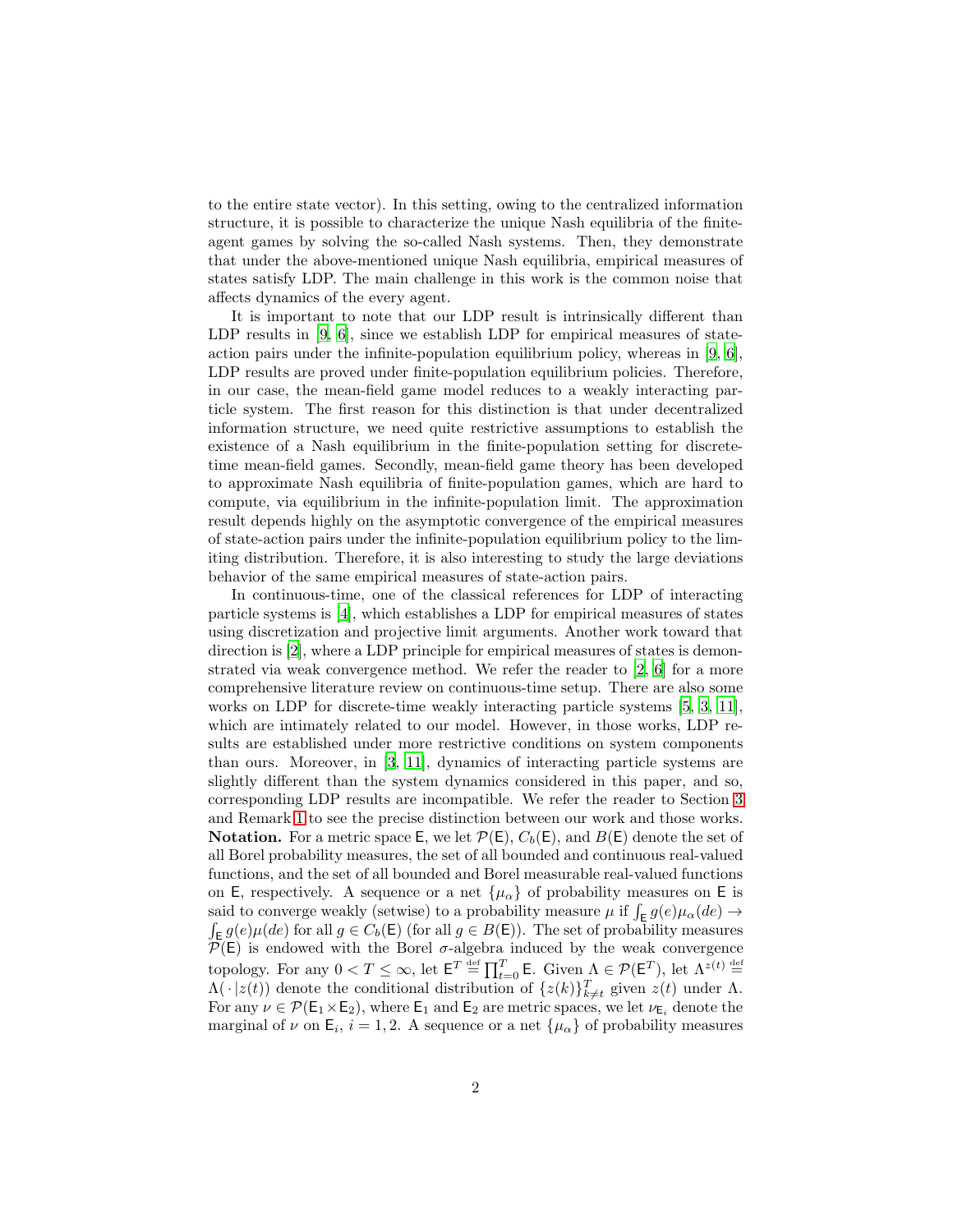on  $E_1 \times E_2$  is said to converge in ws-topology to a probability measure  $\mu$  if  $\int_{\mathsf{E}_1\times\mathsf{E}_2} g(e_1,e_2)\mu_{\alpha}(de_1,de_2)\rightarrow \int_{\mathsf{E}_1\times\mathsf{E}_2} g(e_1,e_2)\mu(de_1,de_2) \text{ for all } g\in B(\mathsf{E}_1\times\mathsf{E}_2)$ continuous on E<sub>1</sub>. The notation  $v \sim \nu$  means that the random element v has distribution  $\nu$ . Unless specified otherwise, the term "measurable" will refer to Borel measurability.

# 2. Game Model

Although the main result is a LDP for discrete-time interacting particle system, we still need to briefly describe the mean-field game model as the interacting particle system arises from its state-action dynamics under the infinitepopulation equilibrium policy.

In the game model, we have  $N$ -agents with an identical state space  $X$  and an identical action space A, where X and A are Polish spaces. For every  $t \in$  $\{0, 1, 2, \ldots\}$  and every  $i \in \{1, 2, \ldots, N\}$ , the random elements  $x_i^N(t) \in X$  and  $a_i^N(t) \in A$  denote the state and the action of Agent *i* at time *t*. The state  $x_i^N(t)$ of Agent i evolves as follows:

$$
x_i^N(0) \sim \mu(0), \quad x_i^N(t+1) = F_t\left(x_i^N(t), a_i^N(t), e^N(t), w_i^N(t)\right),
$$

where  $F_t: \mathsf{X} \times \mathsf{A} \times \mathcal{P}(\mathsf{X}) \times \mathsf{W} \to \mathsf{X}$  is a measurable function. Here,  $e^N(t)(\cdot) \stackrel{\text{def}}{=}$  $\frac{1}{N}\sum_{i=1}^N \delta_{x_i^N(t)}(\cdot) \in \mathcal{P}(\mathsf{X})$  is the empirical measure of the states at time t, where  $\delta_x \in \mathcal{P}(\mathsf{X})$  is the Dirac measure at x, and  $w_i^N(t) \in \mathsf{W}$  is the noise with distribution  $\xi_t$ . The initial states  $x_i^N(0)$  are independent and identically distributed (i.i.d.) according to  $\mu(0)$ , and noise variables  $\{w_i^N(t)\}_{t\geq 0}$  are independent in time  $t$  and in position  $i$ , and also independent of initial states.

A (Markov) policy  $\pi^i = {\pi_t^i}_{t \geq 0} \in \Pi_i$  for Agent i is a sequence of stochastic kernels on A given X. Therefore, given the current state configuration  $(x_1^N(t),...,x_N^N(t))$ , the actions are generated as follows:  $(a_1^N(t),...,a_N^N(t)) \sim$  $\bigotimes_{i=1}^{N} \pi_t^i(\cdot | x_i^N(t))$ . For each Agent i, the initial distribution  $\mu(0)$  and the Ntuple of policies  $(\pi^1, \ldots, \pi^N)$  induces a cost function  $W_i^N(\pi^1, \ldots, \pi^N)$  (e.g., discounted cost, average cost, finite-horizon cost). An N-tuple of policies  $\pi^{(N*)} =$  $(\pi^{1*},\ldots,\pi^{N*})$  is a *Nash equilibrium* if  $W_i^N(\pi^{(N*)}) = \inf_{\pi^i\in\Pi_i} W_i^N(\pi^{(N*)}_{-i},\pi^i)$ for each  $i = 1, ..., N$ , where  $\boldsymbol{\pi}_{-i}^{(N*)} \stackrel{\text{def}}{=} (\pi^{j*})_{j \neq i}$ .

For this game model, it is, in general, infeasible to obtain a Nash equilibrium due to the decentralized information structure (i.e., each agent has only access to its own state) and the large number of coupled agents. However, if the number of agents is large enough, a canonical method to deal with this challenge is to introduce the infinite-population limit  $N \to \infty$  of the game to obtain an approximate Nash equilibrium.

In the infinite population game model, if we suppose that the empirical distribution  $e^N(t)$  converges to the deterministic measure  $\mu(t)$  for each  $t \geq 0$ , the state  $x(t)$  of a generic agent evolves as follows:

$$
x(0) \sim \mu(0), \quad x(t+1) = F_t(x(t), a(t), \mu(t), w(t)).
$$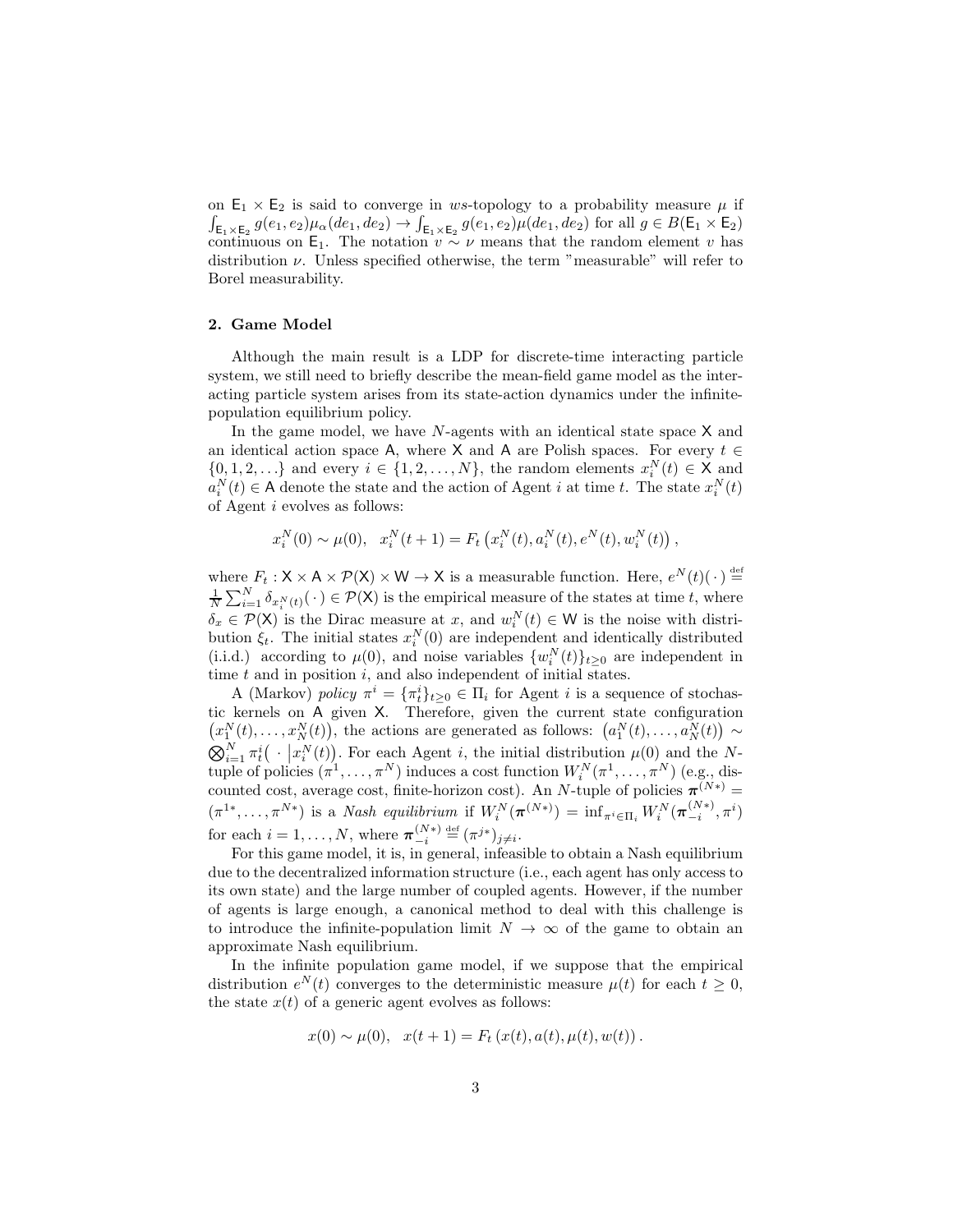Let  $\mu \stackrel{\text{def}}{=} (\mu(t))_{t \geq 0}$ , which describes the collective behavior of all agents in the infinite population limit. In this model, a (Markov) policy  $\pi = {\pi_t}_{t\geq 0} \in$ Π of a generic agent is again a sequence of stochastic kernels on A given X. A policy  $\pi^* \in \Pi$  is optimal for  $\mu$  if  $W_{\mu}(\pi^*) = \inf_{\pi \in \Pi} W_{\mu}(\pi)$ , where  $W_{\mu}$  is obtained by replacing  $e^N(t)$  with  $\mu(t)$  in  $W_i^N$ . The equilibrium notion for the infinite-population game is defined as follows. A pair  $(\pi^m, \mu^m)$  is a meanfield equilibrium if  $\pi^m$  is optimal for  $\mu^m$  and  $\mu^m$  is the collection of state distributions under the policy  $\pi^m$ .

In the literature, the existence of mean-field equilibrium has been established under mild assumptions (see [\[12](#page-17-1)]), which will not be stated here. Instead, we suppose that there exists a mean-field equilibrium  $(\pi^m, \mu^m)$ . Note that one can always write the evolution of the action process  $a(t)$  under  $\pi^m$  as a noise-driven dynamical system

$$
a(t) = G_t(x(t), v(t)),
$$

where  $G_t : X \times V \to A$  is measurable and  $\{v(t)\}_{t>0}$  is an independent noise process on some Polish space V with  $v(t) \sim \alpha_t$  for each  $t \geq 0$ . To establish the large deviations principle, we impose the following assumption.

<span id="page-3-0"></span>Assumption 1. We suppose that for each  $t \geq 0$ , the mapping  $F_t(\cdot, w)$  is continuous in  $(x, a, \mu) \in X \times A \times \mathcal{P}(X)$  for any  $w \in W$ , where  $\mathcal{P}(X)$  is endowed with weak topology, and the mapping  $G_t(\cdot, v)$  is continuous in  $x \in \mathsf{X}$  for any  $v \in \mathsf{V}$ .

Note that given the noise variable w, continuity of  $F_t$  with respect to  $(x, a, \mu)$ corresponds to the weak Feller continuity of the transition probability  $p_t^{\mu}(\cdot | x, a)$ , where the transition probability is defined as:

$$
p_t^{\mu}(\cdot | x, a) \stackrel{\text{def}}{=} \int_{\mathsf{W}} \delta_{F(x, a, \mu, w)}(\cdot) \xi_t(dw).
$$

This is a quite weak assumption and is satisfied by most of the systems in real-life. However, the continuity assumption on  $G_t$  is a bit restrictive. For discounted-cost and finite-horizon cost, one way to establish the continuity of  $G_t$  is to assume that  $\mathsf{X} = \mathbb{R}^d$  and  $\mathsf{A} \subset \mathbb{R}^m$  is convex. Moreover, suppose that  $p_t^{\mu}(dx'|x, a) = \varrho_t^{\mu}(x'|x, a) m(dx')$ , where m denotes the Lebesgue measure and  $\varrho_t^{\mu}$  is the corresponding density function. Then, we assume that both  $\varrho_t$  and  $c_t$ are strictly convex in a (see [\[12](#page-17-1), Remark 7]).

### 2.1. Main Result

Note that the mean-field equilibrium policy  $\pi^m$ , if it is used by all agents, constitutes an approximate Nash equilibrium for the N-agent game model if  $N$  is sufficiently large. This result depends highly on the following law of large numbers (LLN) principle. To state the LLN, for each  $t \geq 0$ , let  $b^{\mathbf{m}}(t) \stackrel{\text{def}}{=} \mu^{\mathbf{m}}(t) \otimes$  $\pi^{\boldsymbol{m}}_t$  and for the N-agent game model, we define the empirical measure of stateaction pairs under policy  $(\pi^m, \ldots, \pi^m)$  as follows:

$$
b^N(t) \stackrel{\text{\tiny def}}{=} \frac{1}{N} \sum_{i=1}^N \delta_{\left(x_i^N(t), a_i^N(t)\right)}
$$

.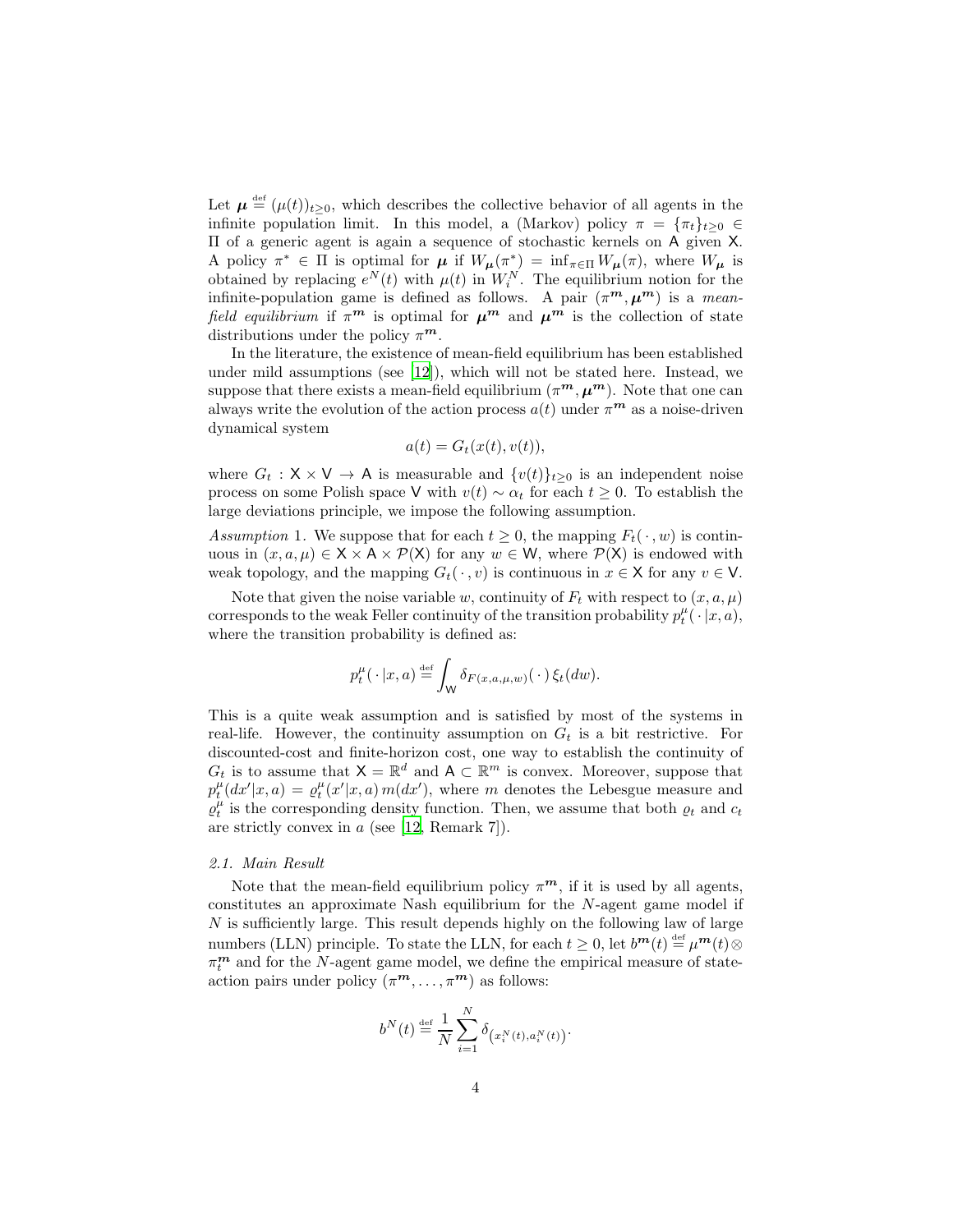*Theorem* 1. Under Assumption [1,](#page-3-0) for each  $t \geq 0$ , the empirical measure  $b^N(t)$ converges in distribution to the deterministic measure  $b^m(t)$  as  $N \to \infty$ .

Proof. The proof can be done as in the proof of [\[12](#page-17-1), Proposition 4.4].

 $\Box$ 

In this paper, we are interested in deviations of empirical measures  $(b^N(t))_{t\geq 0}$ from their limits  $(b^{m}(t))_{t\geq0}$ . To this end, we establish the below large deviations principle, which is the main result of this paper. Before, we state the main result, let us recall the definition of LDP and contraction principle. Note that a function  $I : E \to [0, \infty]$  on a Hausdorff space E is called a *rate function* if  $\{z \in \mathsf{E} : I(z) \leq M\}$  is compact for each  $M < \infty$ .

*Definition* 1. A process  $\{Z_N\}_{N\geq 1}$  satisfies LDP on a Hausdorff space E with a rate function  $I : \mathsf{E} \to [0, \infty]$  if for each closed subset  $F \subset \mathsf{E}$  and for each open subset  $G \subset \mathsf{E}$ , we have

$$
\limsup_{N \to \infty} \frac{1}{N} \log \mathbb{P}\{Z_N \in F\} \le - \inf_{z \in F} I(z)
$$
 (LDP upper bound)  

$$
\liminf_{N \to \infty} \frac{1}{N} \log \mathbb{P}\{Z_N \in G\} \ge - \inf_{z \in G} I(z)
$$
 (LDP lower bound).

<span id="page-4-1"></span>Theorem 2 (contraction principle). Let  $X$  and  $Y$  be Hausdorff spaces, I be a rate function on  $X$ , and  $f$  is a continuous mapping from  $X$  to  $Y$ . Then, we have the following conclusions.

- (a) For each  $y \in Y$ ,  $J(y) \stackrel{\text{def}}{=} \inf \{ I(x) : f(x) = y \}$  is a rate function on Y.
- (b) If a process  $\{Z_N\}_{N\geq 1}$  satisfies LDP on X with a rate function  $I : \mathsf{E} \to$  $[0, \infty]$ , then the process  $\{f(Z_N)\}_{N\geq 1}$  satisfies LDP on Y with a rate function  $J: Y \to [0, \infty]$ .

Now we can state the main result of this paper. Here, we suppose that  $\mathcal{P}(X \times A)$ <sup>∞</sup> is endowed with the product topology, where  $\mathcal{P}(X \times A)$  has weak convergence topology.

<span id="page-4-0"></span>*Theorem* 3. Under Assumption [1,](#page-3-0) empirical measures  $\{(b^N(t))_{t\geq0}\}_{N\geq1}$  satisfy large deviations principle (LDP) on  $\mathcal{P}(\mathsf{X} \times \mathsf{A})^{\infty}$  with the following rate function:

$$
J(\nu) \stackrel{\text{def}}{=} \inf \left\{ R\left(\Lambda \,|\, \Lambda_{\nu(0)}^{\nu}\right) : \Lambda \in \mathcal{P}(\mathsf{X}^{\infty} \times \mathsf{A}^{\infty}), \ \Lambda_t = \nu_t \ \forall \ t \geq 0 \right\},
$$

where  $\boldsymbol{\nu} = (\nu_t)_{t>0}, R(\cdot | \cdot)$  is the relative entropy,

$$
\Lambda_{\nu(0)}^{\nu}(dx(0), da(0), dx(1), da(1),...) \stackrel{\text{def}}{=} \nu(0)(dx(0), da(0))
$$
  

$$
\bigotimes_{t=0}^{\infty} \left( p_t^{\nu_t x} (dx(t+1)|x(t), a(t)) \otimes \pi_{t+1}^m (da(t+1)|x(t+1)) \right),
$$
  

$$
\nu(0)(dx(0), da(0)) \stackrel{\text{def}}{=} \mu^m(0)(dx(0)) \otimes \pi_0^m(da(0)|x(0)),
$$

and  $\Lambda_k \in \mathcal{P}(\mathsf{X} \times \mathsf{A})$  is the  $k^{th}$ -marginal of  $\Lambda$  on  $\mathsf{X} \times \mathsf{A}$ .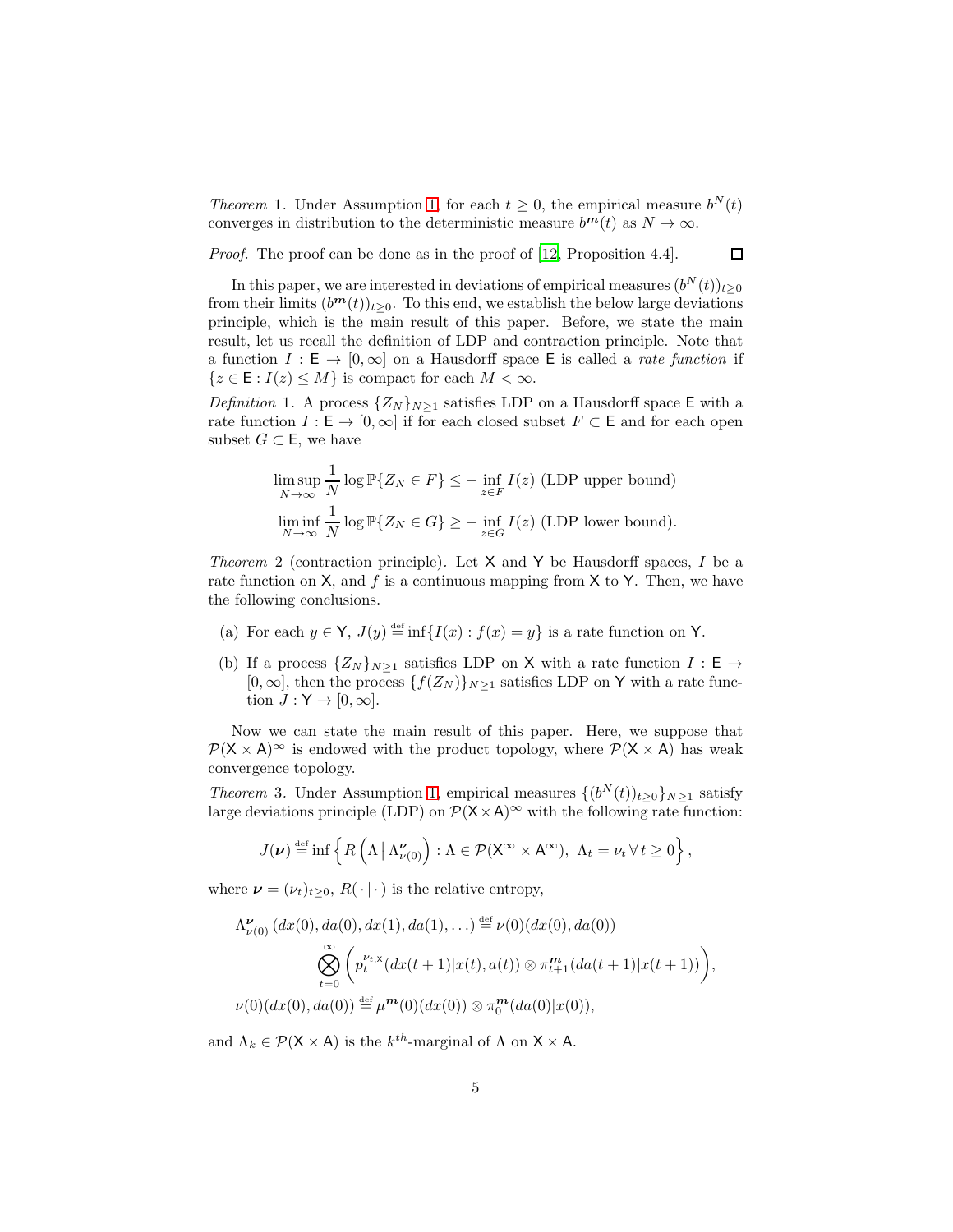Before we compare our result with the prior literature, let us analyze the rate function when the time horizon is  $T = 2$  instead of infinity. In this case, the rate function becomes

$$
J(\nu_0, \nu_1, \nu_2) = \inf \left\{ R\left(\Lambda \,|\, \Lambda_{\nu(0)}^{\nu}\right) : \Lambda \in \mathcal{P}(\mathsf{X}^3 \times \mathsf{A}^3), \ \Lambda_t = \nu_t \ \forall \ t = 0, 1, 2 \right\},\
$$

where  $\Lambda_{\nu(0)}^{\nu}$  is the joint distribution of  $(x(0), a(0), x(1), a(1), x(2), a(2))$  in the infinite-population limit of the game under the measure flow  $(\nu_{0,X}, \nu_{1,X}, \nu_{2,X}),$ the policy  $(\pi_0^m, \pi_1^m, \pi_2^m)$ , and the initial distribution  $\mu^m(0)$ . One can also prove that (see Proposition [1\)](#page-6-0)

$$
J(\nu_0, \nu_1, \nu_2) \ge R(\nu_0 | \nu(0)) + R(\nu_1 | \Gamma_0(\nu_0)) + R(\nu_2 | \Gamma_1(\nu_1)),
$$

where  $\Gamma_t(\nu)(dx',da') = \int_{\mathsf{X}\times\mathsf{A}} \pi_{t+1}^{\mathbf{m}}(da'|x') p_t^{\nu_{\mathsf{X}}}(dx'|x,a) \nu(dx,da)$ . Therefore, for  $t = 0, 1$ , if  $\nu_{t+1}$  is quite different than the distribution of  $(x(t + 1), a(t + 1))$ under the policy  $\pi_{t+1}^m$  and transition probability  $p_t^{\nu_{t,X}}$  when  $(x(t), a(t)) \sim \nu_t$ , then the rate function becomes large. Hence, convergence of empirical measures of state-action pairs to such limiting distributions is highly unlikely.

# <span id="page-5-0"></span>3. Comparison with Prior Literature

In [\[11](#page-17-0), [3\]](#page-16-5), authors analyze the following interacting particle system. Let E be a Polish space. For each  $t \geq 0$ , consider the nonlinear mapping  $\Gamma_t : \mathcal{P}(\mathsf{E}) \to$  $P(E)$  given by

<span id="page-5-1"></span>
$$
\Gamma_t(\nu(t))(\cdot) = \int_{\mathsf{E}} \kappa_t^{\nu(t)}(\cdot|z)\,\nu(t)(dz) \stackrel{\text{def}}{=} \nu(t) \otimes \kappa_t^{\nu(t)},
$$

for some  $\kappa_t^{\nu}(\cdot | z) : \mathsf{E} \times \mathcal{P}(\mathsf{E}) \to \mathcal{P}(\mathsf{E})$ . Let  $\{\epsilon^N(t)\}_{t \geq 0}$  be a Markov chain with the state space  $\mathsf{E}^N \stackrel{\text{def}}{=} \prod_{i=1}^N \mathsf{E}$ , the initial distribution  $\bigotimes_{i=1}^N \nu_0$ , and the transition probability

$$
\mathbb{P}\left\{\epsilon^{N}(t+1)\in dz_{1}^{N}(t+1),\ldots,dz_{N}^{N}(t+1) \,|\, \epsilon^{N}(t)\right\}
$$
\n
$$
=\bigotimes_{i=1}^{N}\frac{1}{N}\sum_{j=1}^{N}\kappa_{t}^{b^{N}(t)}(dz_{i}^{N}(t+1) \,|\, z_{j}^{N}(t)),\tag{1}
$$

where  $b^N(t) \in \mathcal{P}(\mathsf{E})$  is the empirical distribution of the vector  $\epsilon^N(t) \in \mathsf{E}^N$ . Note that the state-action dynamics in our game model is almost the same with [\(1\)](#page-5-1). It is almost the same because, in our case, in place of [\(1\)](#page-5-1), we have the following dynamics:

<span id="page-5-2"></span>
$$
\mathbb{P}\left\{\epsilon^N(t+1)\in dz_1^N(t+1),\ldots, dz_N^N(t+1) \,|\, \epsilon^N(t)\right\}
$$
\n
$$
= \bigotimes_{i=1}^N \kappa_t^{b^N(t)}(dz_i^N(t+1) \,|\, z_i^N(t)),\tag{2}
$$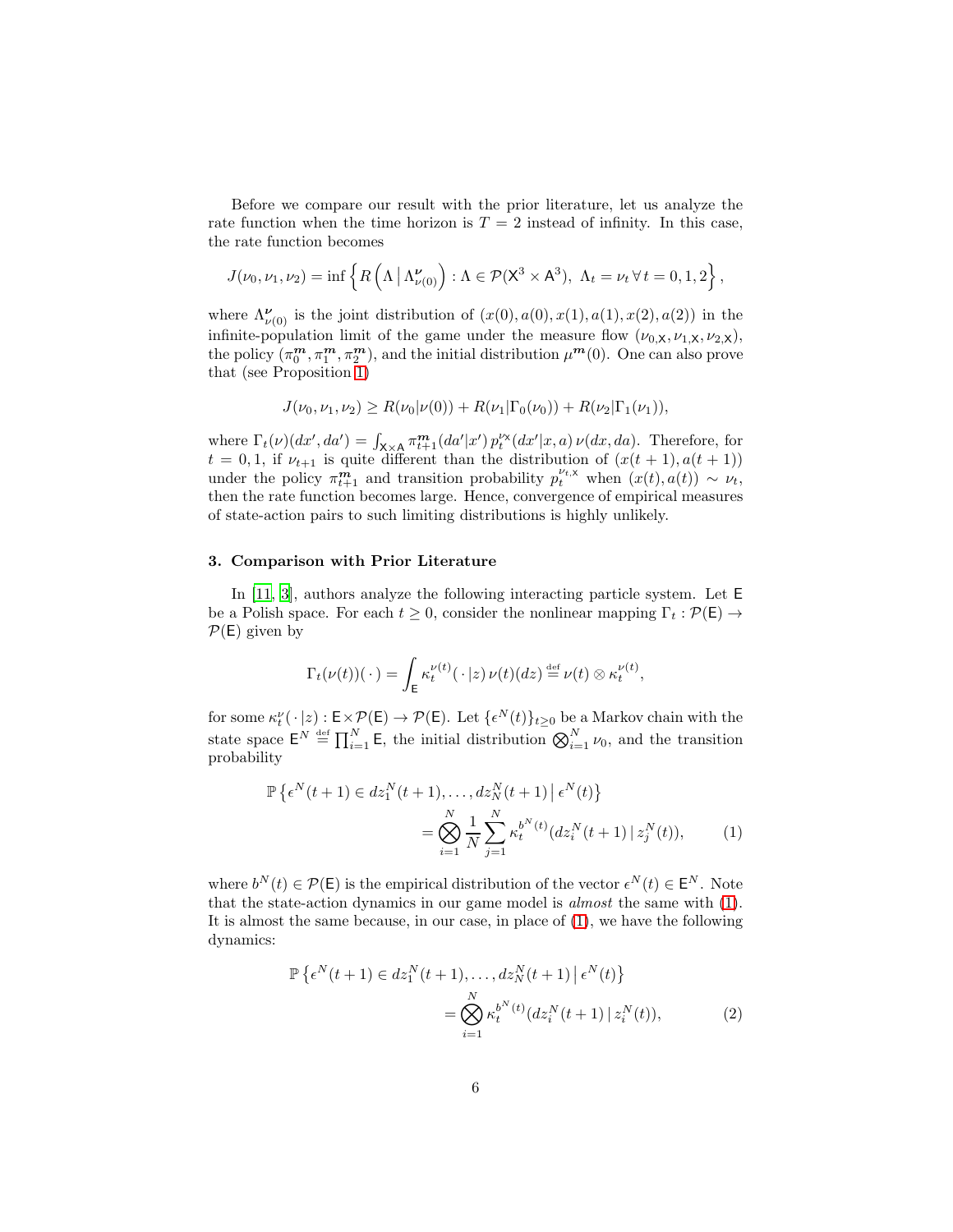where  $z_i^N(t) = (x_i^N(t), a_i^N(t)) \in \mathsf{X} \times \mathsf{A} \stackrel{\text{def}}{=} \mathsf{E}$  and

$$
\kappa_t^{\nu}(dz'|z) = p_t^{\nu x}(dx'|x, a) \otimes \pi_{t+1}^m(da'|x'),
$$

 $z' = (x', a')$ , and  $z = (x, a)$ . Because of this distinction, the analysis of our system is different than the one in [\(1\)](#page-5-1).

Let us consider the model in [\(1\)](#page-5-1) with  $\kappa_t^{\nu}(dz'|z) = p_t^{\nu_{\mathbf{x}}}(dx'|x, a) \otimes \pi_{t+1}^{\mathbf{m}}(da'|x').$ In [\[3](#page-16-5)], under minorization and absolute continuity conditions on the nonlinear mapping  $\Gamma_t$  (which are more restrictive than Assumption [1\)](#page-3-0), it has been established that for any  $T \geq 0$ , the empirical process  $\{(b^N(t))_{t=0}^T\}_{N\geq 1}$  satisfies LDP on  $\mathcal{P}(\mathsf{E})^T$  with the rate function

$$
V_T(\gamma_0,\ldots,\gamma_T)=R(\gamma_0|\nu(0))+\sum_{t=1}^T R(\gamma_t|\Gamma_{t-1}(\gamma_{t-1})).
$$

Note that under our model [\(2\)](#page-5-2), by Theorem [3](#page-4-0) and Theorem [2](#page-4-1) (contraction principle), the same empirical process  $\{(b^N(t))_{t=0}^T\}_{N\geq 1}$  satisfies the LDP on  $P(E)^T$  with the rate function

$$
J_T(\gamma_0,\ldots,\gamma_T)=\inf\left\{R(\Lambda|\Lambda_{\nu(0)}^{\gamma}): \Lambda\in\mathcal{P}(\mathsf{E}^T),\,\Lambda_t=\gamma_t\,\forall t=0,\ldots,T\right\},\,
$$

where

$$
\Lambda^{\gamma}_{\nu(0)}(dx(0), da(0), \ldots, dx(T), da(T)) \stackrel{\text{def}}{=} \nu(0)(dx(0), da(0)) \otimes \kappa^{\gamma_0}_0(dx(1), da(1)|x(0), a(0)) \otimes \ldots \otimes \kappa^{\gamma_{T-1}}_{T-1}(dx(T), da(T)|x(T-1), a(T-1))
$$

and  $\Lambda_k \in \mathcal{P}(\mathsf{E})$  is the  $k^{th}$ -marginal of  $\Lambda$  on **E**. In [\[3](#page-16-5), p. 181], although  $J_T$  could not be characterized, it has been suggested that  $J_T$  should be greater than  $V_T$ . This is indeed the case as will be shown below. Before we state the result, let us introduce the following notation. For each  $t \geq 0$ , define

$$
\theta_{t,t+1}(dz(t+1),dz(t))\stackrel{\scriptscriptstyle\rm def}{=} \kappa_t^{\gamma_t}(dz(t+1)|z(t))\,\gamma_t(dz(t)).
$$

If we disintegrate  $\theta_{t,t+1}(dz(t + 1), dz(t))$  in the reverse order, we obtain the following stochastic kernel

$$
\bar{\kappa}_t^{\gamma_t}(dz(t)|z(t+1))\stackrel{\scriptscriptstyle\rm def}{=} \theta_{t,t+1}(dz(t)|z(t+1)),
$$

which obviously depends on  $\gamma_t$ .

<span id="page-6-0"></span>*Proposition* 1. For any  $T \geq 0$ , we have  $J_T \geq V_T$ . Indeed, we have the following relation:

$$
J_T(\gamma_0,\ldots,\gamma_T)=V_T(\gamma_0,\ldots,\gamma_T)+\inf\left\{R(\Lambda|\bar{\Lambda}^{\gamma}): \Lambda\in\mathcal{P}(\mathsf{E}^T), \Lambda_t=\gamma_t\,\forall t=0,\ldots,T\right\},\,
$$

where

$$
\bar{\Lambda}^{\gamma}(dx(T), da(T),..., dx(0), da(0)) \stackrel{\text{def}}{=} \gamma(T)(dx(T), da(T)) \otimes \bar{\kappa}_{T-1}^{\gamma(T-1)}(dx(T-1), a(T-1)|x(T), a(T)) \otimes ... \otimes \bar{\kappa}_0^{\gamma_0}(dx(0), da(0)|dx(1), da(1)).
$$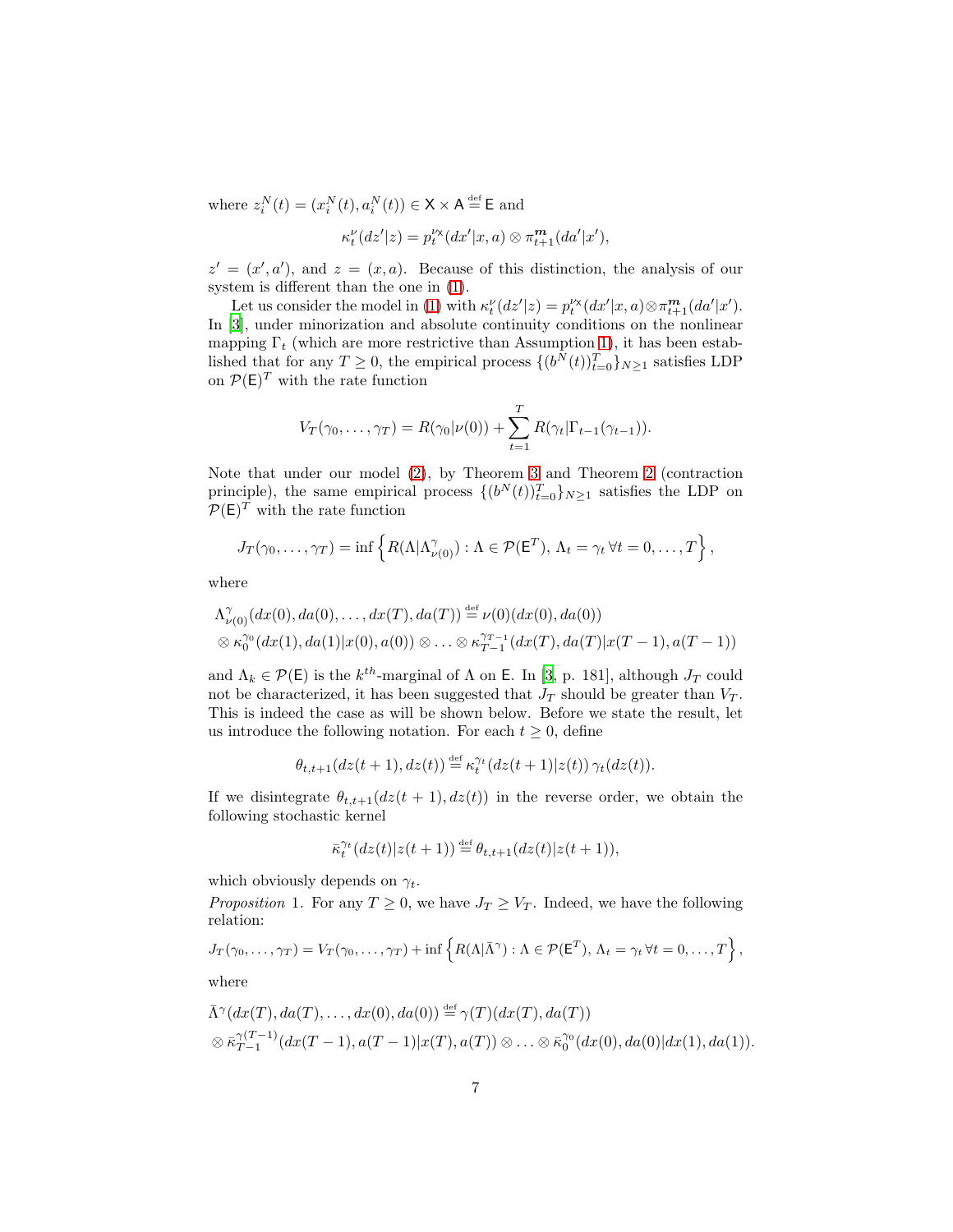*Proof.* We give the proof for  $T = 3$  and leave the general case as an exercise to the reader. Let  $\Lambda \in \mathcal{P}(\mathsf{E}^3)$  with  $\Lambda_t = \gamma_t$  for all  $t = 0, 1, 2, 3$ . By repeatedly applying the chain rule [\[7,](#page-16-6) Theorem C.3.1] for relative entropy, we obtain

$$
R(\Lambda|\Lambda_{\nu(0)}^{\gamma})
$$
  
=  $R(\gamma_0|\nu(0)) + \int_E R(\Lambda^{z(0)}|\kappa_0^{\gamma_0}(\cdot|z(0)) \otimes \kappa_1^{\gamma_1} \otimes \kappa_2^{\gamma_2}) \gamma_0(dz(0))$   
=  $R(\gamma_0|\nu(0)) + R(\Lambda|\gamma_0 \otimes \kappa_0^{\gamma_0} \otimes \kappa_1^{\gamma_1} \otimes \kappa_2^{\gamma_2})$   
=  $R(\gamma_0|\nu(0)) + R(\gamma_1|\Gamma_0(\gamma_0))$   
+  $\int_E R(\Lambda^{z(1)}|\kappa_1^{\gamma_1}(\cdot|z(1)) \otimes \bar{\kappa}_0^{\gamma_0}(\cdot|z(1)) \otimes \kappa_2^{\gamma_2}) \gamma_1(dz(1))$   
=  $R(\gamma_0|\nu(0)) + R(\gamma_1|\Gamma_0(\gamma_0)) + R(\Lambda|\gamma_1 \otimes (\kappa_1^{\gamma_1} \otimes \bar{\kappa}_0^{\gamma_0}) \otimes \kappa_2^{\gamma_2})$   
=  $R(\gamma_0|\nu(0)) + R(\gamma_1|\Gamma_0(\gamma_0)) + R(\gamma_2|\Gamma_1(\gamma_1))$   
+  $\int_E R(\Lambda^{z(2)}|\bar{\kappa}_1^{\gamma_1}(\cdot|z(2)) \otimes \kappa_2^{\gamma_2}(\cdot|z(2)) \otimes \bar{\kappa}_0^{\gamma_0}) \gamma_2(dz(2))$   
=  $R(\gamma_0|\nu(0)) + R(\gamma_1|\Gamma_0(\gamma_0)) + R(\gamma_2|\Gamma_1(\gamma_1)) + R(\Lambda|\gamma_2 \otimes (\bar{\kappa}_1^{\gamma_1} \otimes \kappa_2^{\gamma_2}) \otimes \bar{\kappa}_0^{\gamma_0})$   
=  $R(\gamma_0|\nu(0)) + R(\gamma_1|\Gamma_0(\gamma_0)) + R(\gamma_2|\Gamma_1(\gamma_1)) + R(\gamma_3|\Gamma_2(\gamma_2))$   
+  $\int_E R(\Lambda^{z(3)}|\bar{\kappa}_2^{\gamma_2}(\cdot|z(3)) \otimes \bar{\kappa}_1^{\gamma_1} \otimes \bar{\kappa}_0^{\gamma_0}) \gamma_3(dz(3))$   
=  $R(\gamma_0|\nu(0)) + R(\gamma_$ 

By taking the infimum of the above identity with respect to  $\Lambda$ , we complete the proof for  $T = 3$ .  $\Box$ 

Consider again the model in [\(1\)](#page-5-1) with  $\kappa_t^{\nu}(dz'|z) = p_t^{\nu_{\mathbf{x}}}(dx'|x, a) \otimes \pi_{t+1}^{\mathbf{m}}(da'|x').$ In [\[11](#page-17-0)], under continuity of  $\{\Gamma_t\}_{t\geq 0}$  and a condition that ensures the exponential tightness of  $\{b^N(t)\}_{N\geq 1}$  for all  $t \geq 0$  (which are again more restrictive than Assumption [1\)](#page-3-0), it has been proved that for all  $t \geq 0$ , the empirical measures  ${b^N(t)}_{N\geq 1}$  satisfy the LDP on  $P(E)$  with the rate function

$$
V_t(\gamma) = \sup_{g \in C_b(E)} \left\{ \int_E g(z) \, \gamma(dz) + \inf_{\nu \in \mathcal{P}(E)} \left( V_{t-1}(\nu) - \log \int_E e^{g(z)} \, \Gamma_{t-1}(\nu)(dz) \right) \right\}.
$$

Here,  $V_0(\gamma) = R(\gamma|\nu(0))$ . If we consider our model [\(2\)](#page-5-2) instead of [\(1\)](#page-5-1), then by Theorem [3](#page-4-0) and Theorem [2](#page-4-1) (contraction principle), for each  $t \geq 0$ , the same empirical measures  $\{b^N(t)\}_{N\geq 1}$  satisfy the LDP on  $\mathcal{P}(\mathsf{E})$  with the rate function

$$
J_t(\gamma) = \inf \left\{ R(\Lambda | \Lambda_{\nu(0)}^{\Lambda}): \Lambda \in \mathcal{P}(\mathsf{E}^t), \, \Lambda_t = \gamma \right\},\,
$$

where

$$
\Lambda_{\nu(0)}^{\Lambda}(dx(0), da(0), \ldots, dx(t), da(t)) \stackrel{\text{def}}{=} \nu(0)(dx(0), da(0))
$$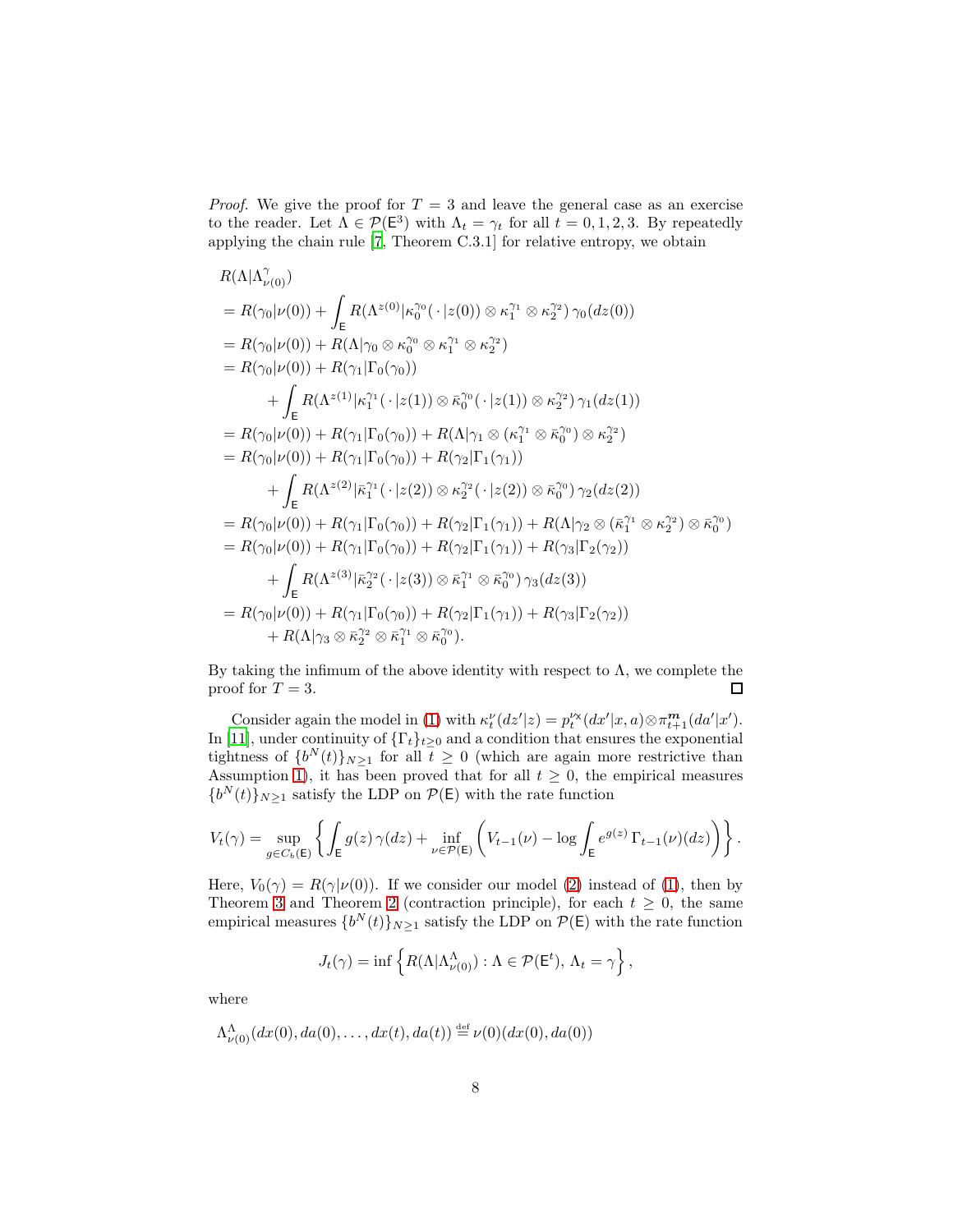$$
\otimes \kappa_0^{\Lambda_0}(dx(1),da(1)|x(0),a(0)) \otimes \ldots \otimes \kappa_{t-1}^{\Lambda_{t-1}}(dx(t),da(t)|x(t-1),a(t-1))
$$

<span id="page-8-0"></span>In this case,  $J_t$  is again greater than  $V_t$  for each  $t \geq 0$  as will be shown below. Proposition 2. For any  $t \geq 0$ , we have  $J_t \geq V_t$ .

*Proof.* For  $t = 0$ ,  $J_0 = V_0$ . Hence the claim holds for  $t = 0$ . Suppose that it is true for all  $t \leq k$  and consider  $k + 1$ . Let  $\Lambda \in \mathcal{P}(\mathsf{E}^{k+1})$  with  $\Lambda_{k+1} = \gamma$ . By chain rule [\[7,](#page-16-6) Theorem C.3.1] for relative entropy, we can write

$$
R(\Lambda|\Lambda_{\nu(0)}^{\Lambda}) = R(\Lambda_0^k|\Lambda_{\nu(0),0}^{\Lambda,k}) + R(\Lambda|\Lambda_0^k \otimes \kappa_k^{\Lambda_k})
$$
  
=  $R(\Lambda_0^k|\Lambda_{\nu(0),0}^{\Lambda,k}) + R(\gamma|\Gamma_k(\Lambda_k)) + R(\Lambda|\gamma \otimes \bar{\kappa}_k^{\Lambda_0^k}),$ 

where  $\Lambda_0^k$  and  $\Lambda_{\nu(0),0}^{\Lambda,k}$  are marginals of  $\Lambda_0$  and  $\Lambda_{\nu(0)}^{\Lambda}$  on  $\mathsf{E}^k$ , and

$$
(\Lambda_0^k \otimes \kappa_k^{\Lambda_k})\big(d(z(0),\ldots,z(k))\,\big|\,z(k+1)\big) \stackrel{\text{def}}{=} \overline{\kappa}_k^{\Lambda_0^k}\big(d(z(0),\ldots,z(k))\,\big|\,z(k+1)\big).
$$

By Donsker-Varadhan variational formula [\[7](#page-16-6), Lemma 1.4.3], we then have

$$
J_{k+1}(\gamma) = \inf \left\{ R(\Lambda | \Lambda_{\nu(0)}^{\Lambda}): \Lambda \in \mathcal{P}(\mathsf{E}^{k+1}), \Lambda_{k+1} = \gamma \right\}
$$
  
\n
$$
= \inf \left\{ R(\Lambda_0^k | \Lambda_{\nu(0),0}^{\Lambda,k}) + R(\gamma | \Gamma_k(\Lambda_k)) + R(\Lambda | \gamma \otimes \bar{\kappa}_k^{\Lambda_0^k}) : \Lambda \in \mathcal{P}(\mathsf{E}^{k+1}), \Lambda_{k+1} = \gamma \right\}
$$
  
\n
$$
\geq \inf \left\{ R(\Lambda_0^k | \Lambda_{\nu(0),0}^{\Lambda,k}) + R(\gamma | \Gamma_k(\Lambda_k)) : \Lambda \in \mathcal{P}(\mathsf{E}^{k+1}), \Lambda_{k+1} = \gamma \right\}
$$
  
\n
$$
= \inf_{\Lambda \in \mathcal{P}(\mathsf{E}^{k+1})} \left\{ R(\Lambda_0^k | \Lambda_{\nu(0),0}^{\Lambda,k}) + \sup_{g \in C_b(\mathsf{E})} \left( \int_{\mathsf{E}} g(z) \gamma(dz) - \log \int_{\mathsf{E}} e^{g(z)} \Gamma_k(\Lambda_k)(dz) \right) \right\}
$$
  
\n
$$
\geq \sup_{g \in C_b(\mathsf{E})} \left\{ \int_{\mathsf{E}} g(z) \gamma(dz) + \inf_{\Lambda_{k+1} = \gamma} \left( R(\Lambda_0^k | \Lambda_{\nu(0),0}^{\Lambda,k}) - \log \int_{\mathsf{E}} e^{g(z)} \Gamma_k(\Lambda_k)(dz) \right) \right\}
$$
  
\n
$$
= \sup_{g \in C_b(\mathsf{E})} \left\{ \int_{\mathsf{E}} g(z) \gamma(dz) + \inf_{\nu \in \mathcal{P}(\mathsf{E})} \left( J_k(\nu) - \log \int_{\mathsf{E}} e^{g(z)} \Gamma_k(\nu)(dz) \right) \right\}
$$
  
\n
$$
\geq \sup_{g \in C_b(\mathsf{E})} \left\{ \int_{\mathsf{E}} g(z) \gamma(dz) + \inf_{\nu \in \mathcal{P}(\mathsf{E})} \left( V_k(\nu) - \log \int_{\mathsf{E}} e^{g(z)} \Gamma_k(\nu)(dz) \right) \right\}
$$
  
\n
$$
= V
$$

where the last inequality follows from induction hypothesis. Hence the claim also holds for  $k + 1$ . This completes the proof.  $\Box$ 

Proposition [1](#page-6-0) and Proposition [2](#page-8-0) will not be used to prove the main result of the paper. However, these results establish the distinction between interacting particle systems that arise from the state-action dynamics of mean-field games and interacting particle systems that were studied in prior literature. In particular, they show that decline of large deviations probabilities of empirical measures from limiting distributions is faster in our setting.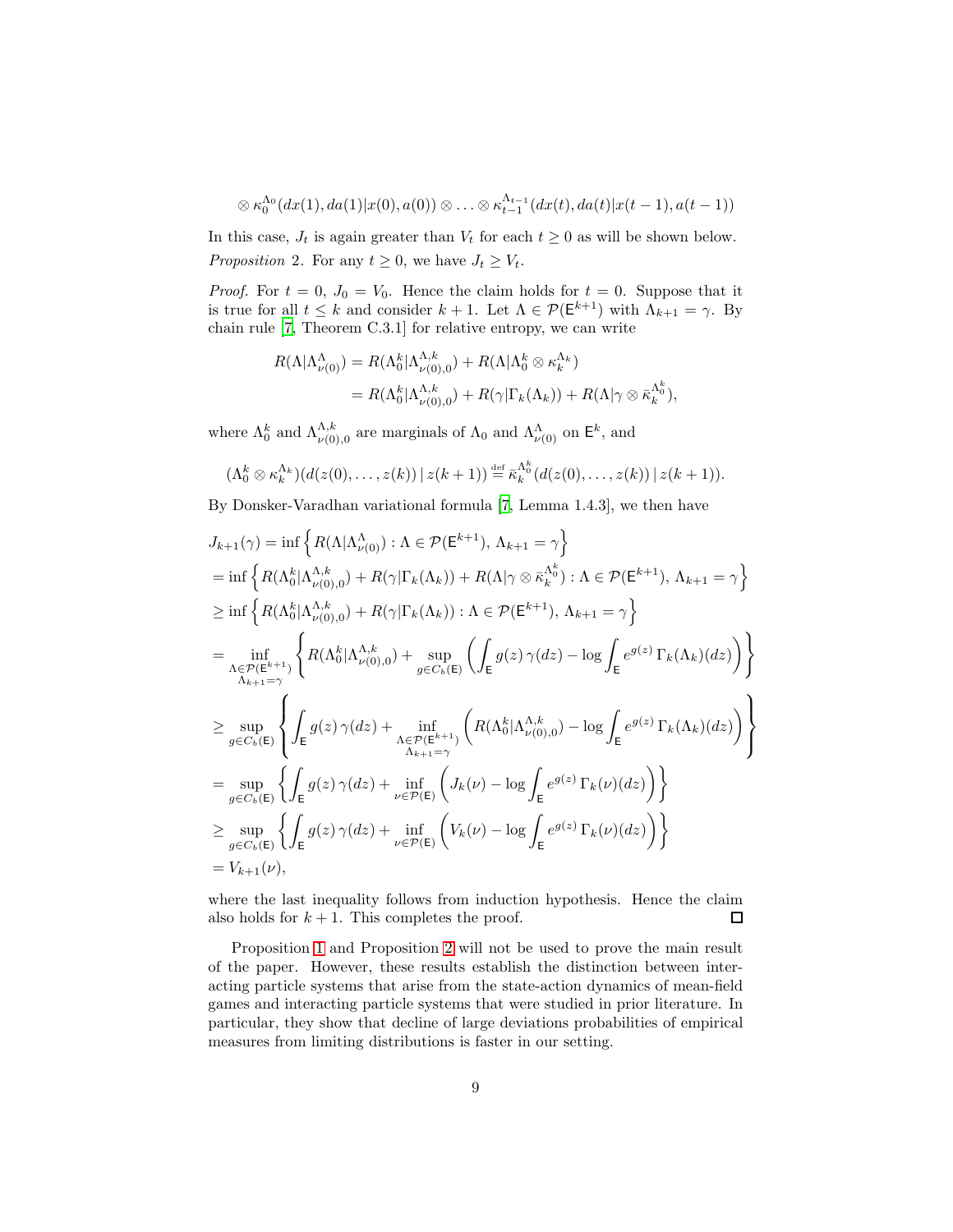### 4. Proof of Large Deviations Principle

To prove LDP in Theorem [3,](#page-4-0) we first use the elegant method of Delarue, Lacker, and Ramanan [\[6,](#page-16-1) Section 6.3.1], which was suggested to prove the LDP for the continuous-time mean-field games under the common noise. Here, the idea is to transfer the LDP, satisfied by the empirical measure of initial states and noise variables due to the Sanov's theorem, to empirical measures of states.

To this end, let us define  $w_i^N \stackrel{\text{def}}{=} \{w_i^N(t)\}_{t \geq 0}$  and  $v_i^N \stackrel{\text{def}}{=} \{v_i^N(t)\}_{t \geq 0}$ . Note that random elements  $\{(x_i^N(0), w_i^N, v_i^N)\}_{i=1}^N$  are i.i.d. with a common distribution  $\mu(0) \bigotimes_{t=0}^{\infty} \xi_t \bigotimes_{t=0}^{\infty} \alpha_t \stackrel{\text{def}}{=} \mu(0) \otimes \Theta_w \otimes \Theta_v$ . Let us define the empirical measure of the above process:

$$
Q^{N} \stackrel{\text{def}}{=} \frac{1}{N} \sum_{i=1}^{N} \delta_{(x_i^{N}(0), w_i^{N}, v_i^{N})}.
$$

Let us endow the set of probability measures  $\mathcal{P}(X \times W^{\infty} \times V^{\infty})$  with setwise convergence topology. Then, by Sanov's Theorem in setwise convergence topol-ogy [\[1,](#page-16-7) Theorem 1.1],  $\{Q^N\}_{N\geq 1}$  satisfies LDP on  $\mathcal{P}(\mathsf{X}\times \mathsf{W}^{\infty}\times \mathsf{V}^{\infty})$  with the rate function  $R(\cdot | \mu(0) \times \Theta_w \times \Theta_v)$ . Our first step is to transfer this LDP to empirical measures  $\{(b^N(t))_{t\geq0}\}_{N\geq1}$  via the contraction principle. To this end, let us define the function

$$
\Phi: \mathcal{P}(\mathsf{X}\times \mathsf{W}^\infty\times \mathsf{V}^\infty) \to \mathcal{P}(\mathsf{X}\times \mathsf{A})^\infty
$$

as follows. Given any  $Q \in \mathcal{P}(\mathsf{X} \times \mathsf{W}^{\infty} \times \mathsf{V}^{\infty})$ , let

<span id="page-9-1"></span><span id="page-9-0"></span>
$$
(x(0), w(0), \dots, v(0), \dots) \sim Q \tag{3}
$$

and define recursively the following random elements:

$$
x(t+1) = F_t(x(t), a(t), \mathcal{L}\{x(t)\}, w(t))
$$
\n(4)

$$
a(t) = G_t(x(t), v(t))
$$
\n<sup>(5)</sup>

for  $t \geq 0$ . Then, we define  $\Phi(Q) \stackrel{\text{def}}{=} (\mathcal{L}\{x(t), a(t)\})_{t \geq 0}$ . The following lemma states that the image of  $Q^N$  under  $\Phi$  is  $(b^N(t))_{t\geq 0} \stackrel{\text{def}}{=} b^N$ . Lemma 1. For each  $N \geq 1$ ,  $\Phi(Q^N) = b^N$ .

<span id="page-9-2"></span>*Proof.* Any realization of  $Q^N \stackrel{\text{def}}{=} \frac{1}{N} \sum_{i=1}^N \delta_{(x_i^N(0), w_i^N, v_i^N)}$  must be of the form  $(x_i^N(0), w_i^N, v_i^N)$  for some  $i = 1, ..., N$  with equal probability  $\frac{1}{N}$ . We claim that for each  $t \geq 0$ ,

$$
L\{x(t), a(t), w(t), v(t)\} = \frac{1}{N} \sum_{i=1}^{N} \delta_{(x_i^N(t), a_i^N(t), w_i^N(t), v_i^N(t))}
$$

under  $Q^N$ . For  $t = 0$ , with probability  $\frac{1}{N}$ ,

$$
x(0) = x_i^N(0), \ a(0) = G_0(x_i^N(0), v_i^N(0)) \stackrel{\text{def}}{=} a_i^N(0), \ w(0) = w_i^N(0), \ v(0) = v_i^N(0).
$$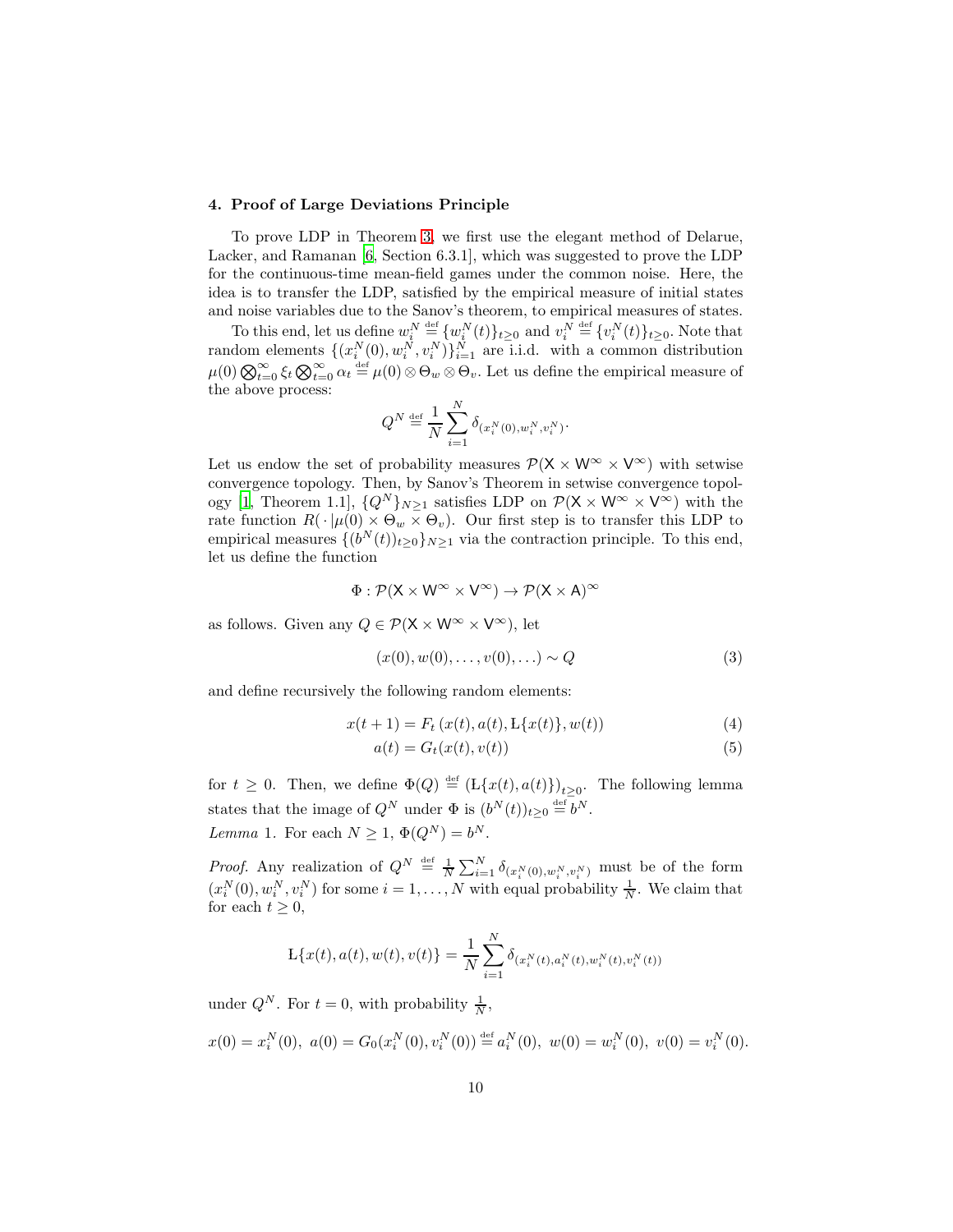Hence the claim is true for  $t = 0$ . Suppose that the claim is true for all  $t \leq k$ and consider  $k + 1$ . In this case, with probability  $\frac{1}{N}$ ,

$$
x(k + 1) = F_k(x_i^N(k), a_i^N(k), s^N(k), w_i^N(k)) \stackrel{\text{def}}{=} x_i^N(k + 1),
$$
  
\n
$$
a(k + 1) = G_{k+1}(x(k + 1), v(k + 1)),
$$
  
\n
$$
w(k + 1) = w_i^N(k + 1), v(k + 1) = v_i^N(k + 1),
$$

and so,  $a(k + 1) = G_{k+1}(x_i^N(k + 1), v_i^N(k + 1)) \stackrel{\text{def}}{=} a_i^N(k + 1)$ . Therefore, the claim is also true for  $k + 1$ . By the induction hypothesis, the claim is true for all  $t \geq 0$ .  $\Box$ 

To be able to use the contraction principle, we need to establish that  $\Phi$  is continuous. Before we prove the continuity of  $\Phi$ , let us introduce the following notation. For each  $t \geq 0$ , let  $F^{t+1} : X \times \prod_{k=0}^{t} (W \times V \times \mathcal{P}(X)) \to X$  and  $G^{t+1}: X \times \prod_{k=0}^t (W \times V \times \mathcal{P}(X)) \times V \to A$  be defined recursively as follows:

$$
F^{0}(x(0)) \stackrel{\text{def}}{=} x(0), \ G^{0}(x(0), v(0)) \stackrel{\text{def}}{=} G_{0}(x(0), v(0))
$$

$$
F^{t+1}\left(x(0), [w(k), v(k), \mathbf{L}\{x(k)\}]_{k=0}^{t}\right) \stackrel{\text{def}}{=} F_{t}\left(F^{t}, G^{t}, \mathbf{L}\{x(t)\}, w(t)\right)
$$

$$
G^{t+1}\left(x(0), [w(k), v(k), \mathbf{L}\{x(k)\}]_{k=0}^{t}, v(t+1)\right) \stackrel{\text{def}}{=} G_{t+1}\left(F^{t+1}, v(t+1)\right).
$$

By Assumption [1,](#page-3-0) for each  $t \geq 0$ , the mapping

$$
F^t\left(\,\cdot\,,\left[w(k),v(k)\right]_{k=0}^t\right)
$$

is continuous in

$$
(x(0), [L\{x(k)\}]_{k=0}^t)
$$

for any  $[w(k), v(k)]_{k=0}^t$ ; that is it is continuous for all its arguments except the noise variables, and same is true for  $G^t$ ; that is,

$$
G^t\left(\cdot,[w(k),v(k)]_{k=0}^t,v(t+1)\right)
$$

is continuous in

$$
(x(0), [L\{x(k)\}]_{k=0}^t)
$$

for any  $([w(k), v(k)]_{k=0}^{t}, v(t+1))$ . Using above definitions, we also introduce another notation. Let  $f : X^{\infty} \times A^{\infty} \times W^{\infty} \times V^{\infty} \to \mathbb{R}$  be a continuous and bounded function. Then, we introduce recursively the following functions:

$$
h_f^0(x(0),...,a(1),...,w(0),...,v(0),...)
$$
  
\n
$$
\stackrel{\text{def}}{=} f(F^0, x(1),..., G^0, a(1),...,w(0),...,v(0),...)
$$
  
\n
$$
h_f^1(x(0), x(2),...,a(2),...,w(0),...,v(0),...,L\{x(0)\})
$$
  
\n
$$
\stackrel{\text{def}}{=} h_f^0(x(0), F^1, x(2),..., G^1, a(2),...,w(0),...,v(0),...)
$$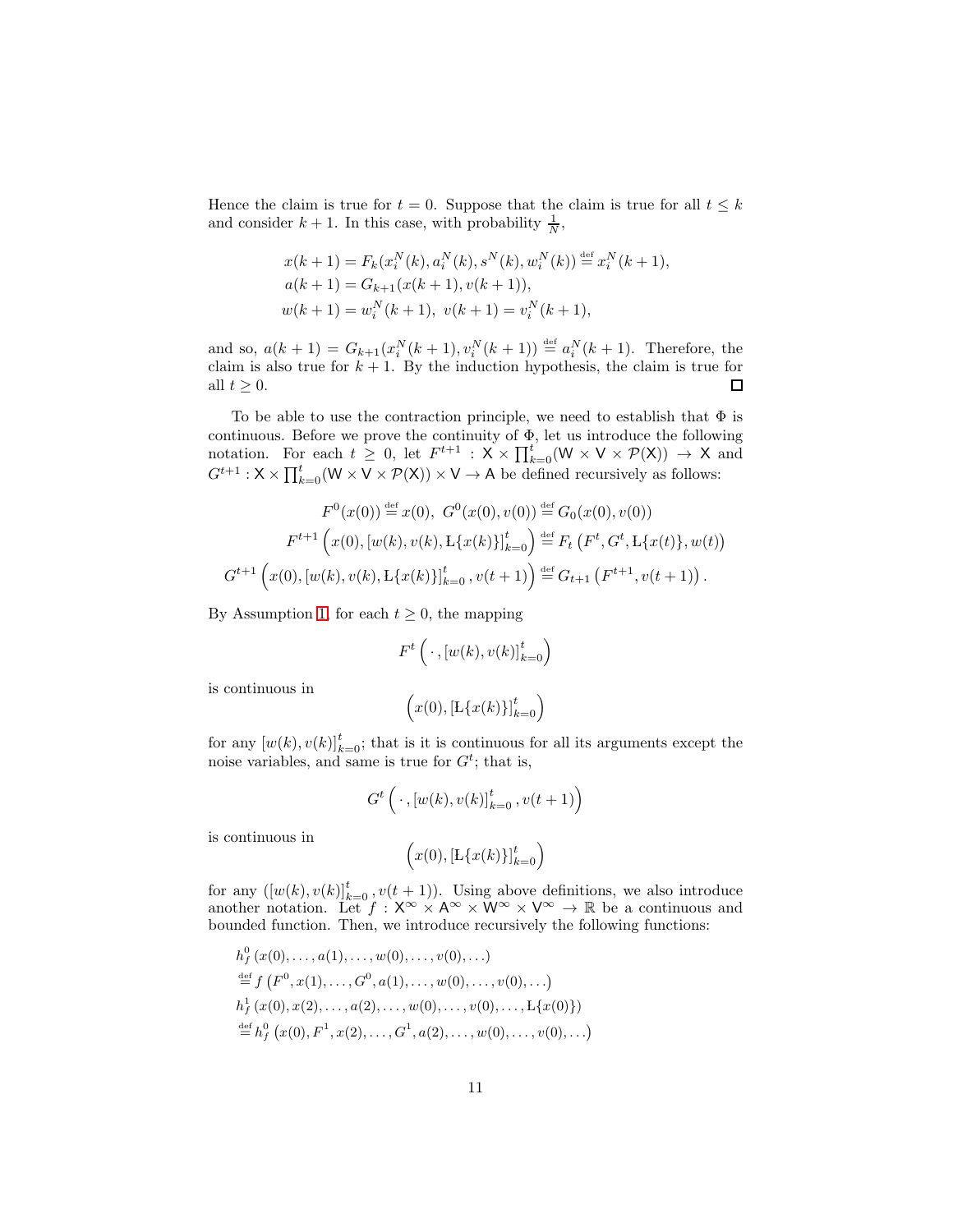$$
\begin{aligned}\n\vdots \\
h_f^{t+1}(x(0), x(t+2), \dots, a(t+2), \dots, w(0), \dots, v(0), \dots, L\{x(0)\}, \dots, L\{x(t)\}) \\
&\stackrel{\text{def}}{=} h_f^t(x(0), F^{t+1}, x(t+2), \dots, G^{t+1}, a(t+2), \dots, w(0), \dots, v(0), \dots, \\
&\quad \qquad L\{x(0)\}, \dots, L\{x(t-1)\}\n\end{aligned}
$$

.

By Assumption [1](#page-3-0) and continuity of f, bounded functions  $\{h_f^t\}_{t\geq 0}$  are also continuous for all its arguments except the noise variables. It is now time to prove that  $\Phi$  is continuous.

<span id="page-11-1"></span>*Proposition* 3. Under Assumption [1,](#page-3-0) the mapping  $\Phi : \mathcal{P}(\mathsf{X} \times \mathsf{W}^{\infty} \times \mathsf{V}^{\infty}) \to \mathcal{P}(\mathsf{X} \times \mathsf{W}^{\infty} \times \mathsf{V}^{\infty})$ A)<sup>∞</sup> is continuous, where  $\mathcal{P}(X\times W^{\infty}\times V^{\infty})$  is endowed with setwise convergence topology and  $\mathcal{P}(X \times A)$ <sup>∞</sup> has product topology with weak convergence topology on  $\mathcal{P}(X \times A)$ .

Proof. Since the setwise topology is non-metrizable for non-finite sets, we work with nets instead of sequences to prove continuity. To this end, let  ${Q^{\alpha}}$  be a net in  $\mathcal{P}(\mathsf{X} \times \mathsf{W}^{\infty} \times \mathsf{V}^{\infty})$  that converges to Q setwise. Define  $\Phi(Q^{\alpha}) \stackrel{\text{def}}{=} (b^{\alpha}(t))_{t \geq 0}$ and  $\Phi(Q) \stackrel{\text{def}}{=} (b(t))_{t \geq 0}$ . We need to prove that  $b^{\alpha}(t) \to b(t)$  weakly for each  $t \geq 0$ since  $\mathcal{P}(X \times A)$  is endowed with weak convergence topology.

Let  $\{x^{\alpha}(t), a^{\alpha}(t), w^{\alpha}(t), v^{\alpha}(t)\}_{t\geq 0}$  be random elements defined by equations [\(3\)](#page-9-0)-[\(5\)](#page-9-1) under  $Q^{\alpha}$ , and let  $\{x(t), a(t), w(t), v(t)\}_{t>0}$  be random elements defined by equations [\(3\)](#page-9-0)-[\(5\)](#page-9-1) under Q. We claim that for each  $k \geq 0$ , we have

$$
\mathcal{L}\left(\left\{x^{\alpha}(t), a^{\alpha}(t), w^{\alpha}(t), v^{\alpha}(t)\right\}_{t=0}^{k}\right) \to \mathcal{L}\left(\left\{x(t), a(t), w(t), v(t)\right\}_{t=0}^{k}\right)
$$

weakly. For  $k = 0$ , let  $f \in C_b(\mathsf{X} \times \mathsf{A} \times \mathsf{W} \times \mathsf{V})$ . Then we have

$$
\int f dL(x^{\alpha}(0), a^{\alpha}(0), w^{\alpha}(0), v^{\alpha}(0)) = E \left[ f(x^{\alpha}(0), G^{0}(x^{\alpha}(0), v^{\alpha}(0)), w^{\alpha}(0), v^{\alpha}(0)) \right]
$$
  
=  $E \left[ h_f^{0}(x^{\alpha}(0), w^{\alpha}(0), v^{\alpha}(0)) \right] \longrightarrow E \left[ h_f^{0}(x(0), w(0), v(0)) \right]$   
=  $\int f dL(x(0), a(0), w(0), v(0))$ 

since  $h_f^0$  is measurable and bounded, and  $Q^{\alpha} \rightarrow Q$  setwise. Hence the claim find  $h_f$  is measurable and bounded, and  $g \rightarrow g$  setwhere the claim holds for  $k = 0$ . Suppose that the claim holds until k and consider  $k + 1$ . Let  $f \in C_b(\mathsf{X}^{k+1} \times \mathsf{A}^{k+1} \times \mathsf{W}^{k+1} \times \mathsf{V}^{k+1})$ . Since  $Q^{\alpha} \to Q$  setwise and

<span id="page-11-0"></span>
$$
\delta_{L\{x^{\alpha}(0)\}} \times \ldots \times \delta_{L\{x^{\alpha}(k)\}} \to \delta_{L\{x(0)\}} \times \ldots \times \delta_{L\{x(k)\}}
$$

weakly as  $L\{x^{\alpha}(t)\}\rightarrow L\{x(t)\}\$  weakly for each  $0\leq t\leq k$  by the induction hypothesis, by  $[13,$  Theorem 3.7(ii)], we have

$$
\left(\delta_{L\{x^{\alpha}(0)\}} \times \ldots \times \delta_{L\{x^{\alpha}(k)\}}\right) \times Q^{\alpha} \to \left(\delta_{L\{x(0)\}} \times \ldots \times \delta_{L\{x(k)\}}\right) \times Q \quad (6)
$$

in ws-topology on  $\mathcal{P}([\mathcal{P}(X) \times ... \times \mathcal{P}(X)] \times [X \times W^{\infty} \times V^{\infty}]$ . Then, we have

$$
f d\mathcal{L}\left(\{x^{\alpha}(t), a^{\alpha}(t), w^{\alpha}(t), v^{\alpha}(t)\}_{t=0}^{k+1}\right)
$$

Z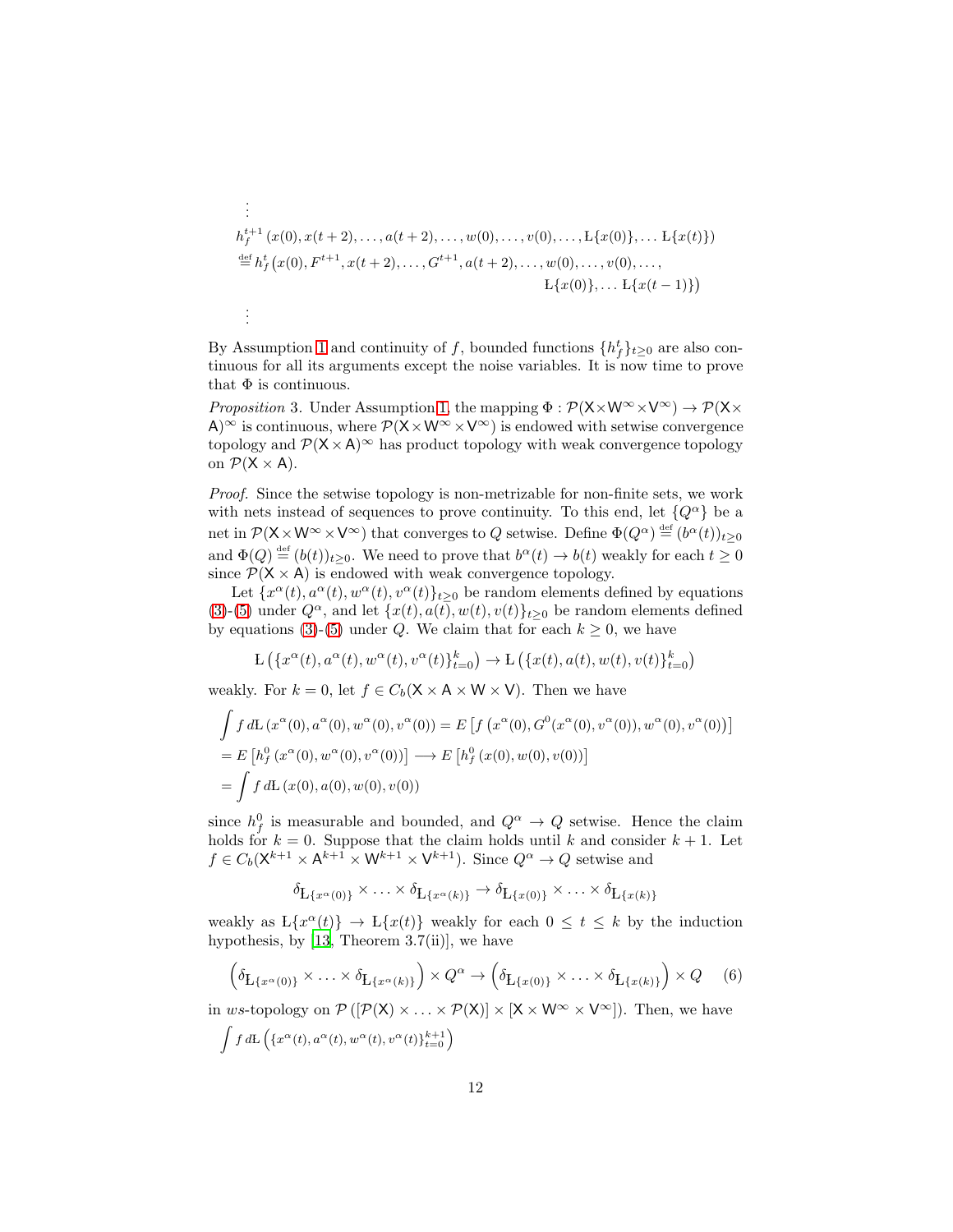$$
= E\left[h_f^{k+1}(x^{\alpha}(0), w^{\alpha}(0), \dots, w^{\alpha}(k+1), v^{\alpha}(0), \dots, v^{\alpha}(k+1), L\{x^{\alpha}(0)\}, \dots, L\{x^{\alpha}(k)\})\right]
$$
  
\n
$$
= \int h_f^{k+1}(x_0, w_0, \dots, w_{k+1}, v_0, \dots, v_{k+1}, \mu_0, \dots, \mu_k)
$$
  
\n
$$
dQ^{\alpha}(x_0, w_0, \dots, w_{k+1}, v_0, \dots, v_{k+1}) \times \delta_{L\{x^{\alpha}(0)\}}(d\mu_0) \times \dots \times \delta_{L\{x^{\alpha}(k)\}}(d\mu_k)
$$
  
\n
$$
\xrightarrow{\text{(a)}} \int h_f^{k+1}(x_0, w_0, \dots, w_{k+1}, v_0, \dots, v_{k+1}, \mu_0, \dots, \mu_k)
$$
  
\n
$$
dQ(x_0, w_0, \dots, w_{k+1}, v_0, \dots, v_{k+1}) \times \delta_{L\{x(0)\}}(d\mu_0) \times \dots \times \delta_{L\{x(k)\}}(d\mu_k)
$$
  
\n
$$
= E\left[h_f^{k+1}(x(0), w(0), \dots, w(k+1), v(0), \dots, v(k+1), L\{x(0)\}, \dots, L\{x(k)\})\right]
$$
  
\n
$$
= \int f dL\left(\{x(t), a(t), w(t), v(t)\}_{t=0}^{k+1}\right),
$$

where (a) follows from [\(6\)](#page-11-0) and the fact that the bounded function  $h_f^{k+1}$  is continuous for all its arguments except noise variables. Therefore, by mathematical induction, this establishes the claim for each  $k \geq 0$ . Note that the claim implies that

$$
b^{\alpha}(t) \stackrel{\text{def}}{=} \mathcal{L}\{x^{\alpha}(t), a^{\alpha}(t)\} \to \mathcal{L}\{x(t), a(t)\} \stackrel{\text{def}}{=} b(t)
$$

weakly for each  $t \geq 0$ . This completes the proof.

<span id="page-12-0"></span> $\Box$ 

Now using the contraction principle (i.e., Theorem [2\)](#page-4-1), we obtain the following result.

Theorem 4. The empirical measures  $\left\{(b^N(t))_{t\geq0}\right\}_{N\geq1}$  satisfy the LDP on  $\mathcal{P}({\sf X}\times$ A)<sup>∞</sup> with the rate function

$$
J(\nu) = \inf \left\{ R(\Theta \mid \mu(0) \times \Theta_w \times \Theta_v) : \Phi(\Theta) = \nu \right\}.
$$

In the above characterization of the rate function  $J$ , we need the exact knowledge of the noise distributions  $\Theta_w$  and  $\Theta_v$ , which may not be available. Therefore, we should replace this rate function with an equivalent one that can be expressed in terms of the components of the game dynamics. Note that, for any  $\Theta$ , by the chain rule [\[7,](#page-16-6) Theorem C.3.1] for relative entropy, we have

$$
R(\Theta \mid \mu(0) \times \Theta_w \times \Theta_v) = R(\Theta_0 \mid \mu(0)) + \int R(\Theta^{x(0)} \mid \Theta_w \times \Theta_v) \Theta_0(dx(0))
$$
  
=  $R(\Theta_0 \mid \mu(0)) + R(\Theta_0 \mid \Theta_0) + \int R(\Theta^{x(0)} \mid \Theta_w \times \Theta_v) \Theta_0(dx(0))$   
=  $R(\Theta_0 \mid \mu(0)) + R(\Theta \mid \Theta_0 \times \Theta_w \times \Theta_v).$ 

Hence, we can alternatively write the rate function  $J$  as follows:

$$
J(\nu) = R(\nu_{0,X} | \mu(0)) + \inf \{ R(\Theta | \nu_{0,X} \times \Theta_w \times \Theta_v) : \Phi(\Theta) = \nu \}.
$$
 (7)

We now prove that the function inf  $\{R(\Theta | \nu_{0,X} \times \Theta_w \times \Theta_v) : \Phi(\Theta) = \nu\}$  is the rate function at  $\nu$  of the following simplified particle model.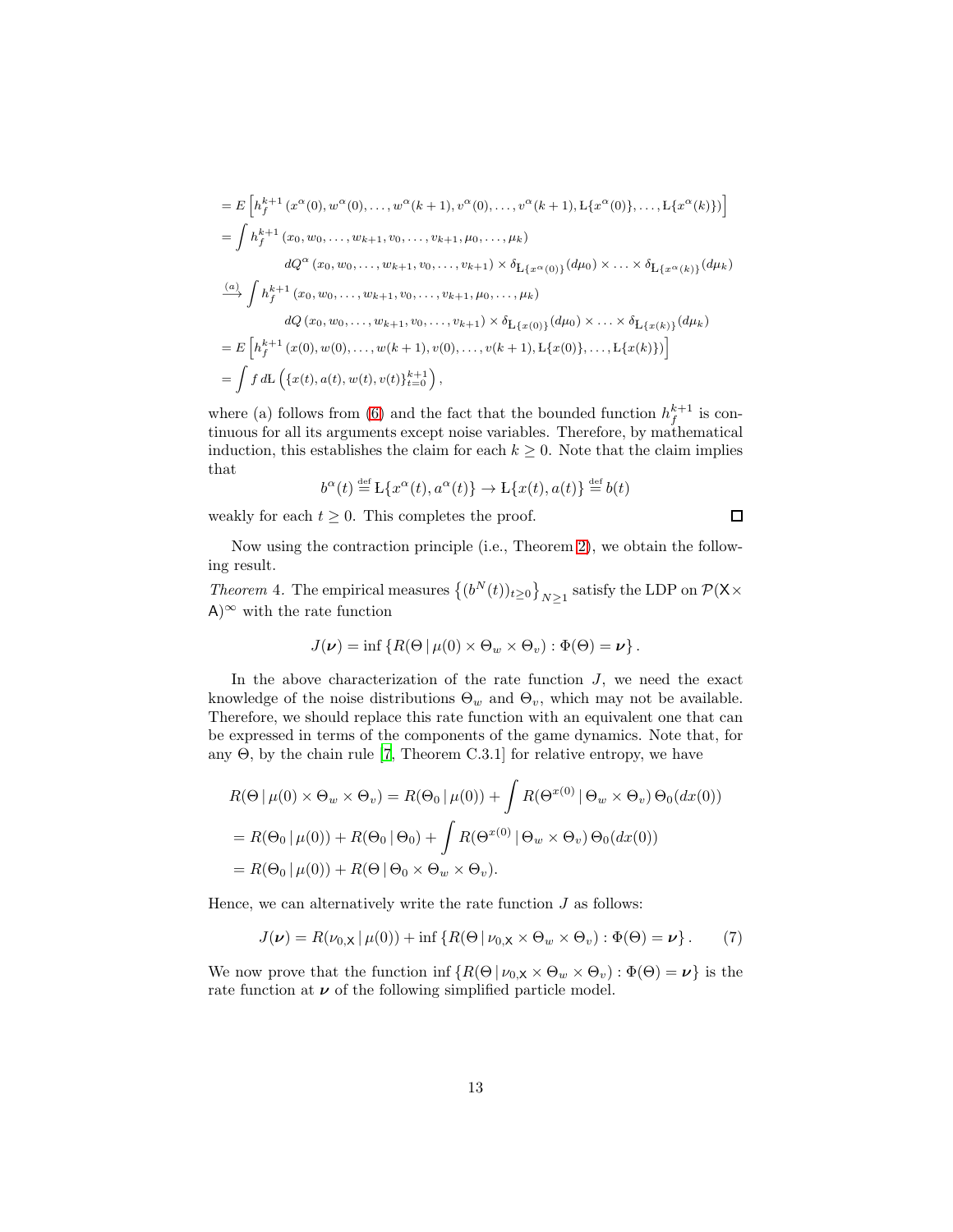<span id="page-13-2"></span>4.1. Simplified Particle Model

Given any  $v \in \mathcal{P}(X \times A)^\infty$ , consider the following simplified particle model. For each  $i = 1, \ldots, N$ , Agent i has the following state-action dynamics:

$$
\tilde{x}_i^N(0) \sim \nu_{0,X}, \ \tilde{x}_i^N(t+1) = F_t\left(\tilde{x}_i^N(t), \tilde{a}_i^N(t), \nu_{t,X}, \tilde{w}_i^N(t)\right) \tilde{a}_i^N(t) = G_t\left(\tilde{x}_i^N(t), \tilde{v}_i^N(t)\right), \ t \ge 0.
$$

Similar to the original model, we suppose that  $\{(\tilde{x}_i^N(0), \tilde{w}_i^N, \tilde{v}_i^N)\}_{i=1}^N$  are i.i.d. with the common distribution  $\nu_{0,\mathsf{X}} \otimes \Theta_w \otimes \Theta_v$ , where  $\tilde{w}_i^N \stackrel{\text{def}}{=} (\tilde{w}_i^N(t))_{t \geq 0}$  and  $\tilde{v}_i^N \stackrel{\text{def}}{=}$  $(\tilde{v}_i^N(t))_{t\geq 0}$ . Let us define the empirical measure  $\tilde{Q}^N \stackrel{\text{def}}{=} \frac{1}{N} \sum_{i=1}^N \delta_{(\tilde{x}_i^N(0), \tilde{w}_i^N, \tilde{v}_i^N)}$ . We again endow the set of probability measures  $\mathcal{P}(X \times W^{\infty} \times V^{\infty})$  with setwise convergence topology. Then, by Sanov's Theorem in setwise convergence topol-ogy [\[1,](#page-16-7) Theorem 1.1],  $\{\hat{Q}^N\}_{N\geq 1}$  satisfies the LDP on  $\mathcal{P}(\mathsf{X} \times \mathsf{W}^{\infty} \times \mathsf{V}^{\infty})$  with the rate function  $R(\cdot | \nu_{0,X} \times \Theta_w \times \Theta_v)$ .

In the simplified model, instead of the empirical measure  $e^N(t)$  of states, we have the fixed measure  $\nu_{t,X}$  in the state dynamics. Therefore, in this model, agents are decoupled from each other. For each  $t \geq 0$ , let us define the stateaction empirical measure

$$
\tilde{b}^N(t) \stackrel{\text{def}}{=} \frac{1}{N} \sum_{i=1}^N \delta_{(\tilde{x}_i^N(t), \tilde{a}_i^N(t))}.
$$

We let  $\tilde{b}^N \stackrel{\text{def}}{=} (\tilde{b}^N(t))_{t \geq 0}$ . Similar to the  $\Phi$ , we now define

 $\Phi^{\nu} : \mathcal{P}(\mathsf{X} \times \mathsf{W}^{\infty} \times \mathsf{V}^{\infty}) \to \mathcal{P}(\mathsf{X} \times \mathsf{A})^{\infty}$ 

as follows. Given any  $Q \in \mathcal{P}(\mathsf{X} \times \mathsf{W}^{\infty} \times \mathsf{V}^{\infty})$ , let

$$
(\tilde{x}(0), \tilde{w}(0), \ldots, \tilde{v}(0), \ldots) \sim Q
$$

and define recursively the following random elements:

$$
\tilde{x}(t+1) = F_t(\tilde{x}(t), \tilde{a}(t), \nu_{t,X}, \tilde{w}(t)), \quad \tilde{a}(t) = G_t(\tilde{x}(t), \tilde{v}(t)), \quad t \ge 0.
$$

Then, we let  $\Phi^{\nu}(Q) \stackrel{\text{def}}{=} {\{\mathcal{L}(\tilde{x}(t),\tilde{a}(t))\}}_{t\geq 0}$ . The following results can be proved using the same ideas in the proofs of Lemma [1](#page-9-2) and Proposition [3,](#page-11-1) and so, we omit the details.

<span id="page-13-0"></span>Lemma 2. For each  $N \geq 1$ , we have  $\Phi^{\nu}(\tilde{Q}^N) = \tilde{b}^N$ .

<span id="page-13-1"></span>Proposition 4. Under Assumption [1,](#page-3-0) the mapping  $\Phi^{\nu} : \mathcal{P}(\mathsf{X} \times \mathsf{W}^{\infty} \times \mathsf{V}^{\infty}) \rightarrow$  $\mathcal{P}(X\times A)^\infty$  is continuous, where  $\mathcal{P}(X\times W^\infty\times V^\infty)$  is endowed with setwise convergence topology and  $\mathcal{P}(X \times A)^\infty$  has product topology with weak convergence topology on  $\mathcal{P}(X \times A)$ .

Using LDP of the empirical process  $\{\tilde{Q}^N\}_{N\geq 1}$ , Lemma [2,](#page-13-0) Proposition [4,](#page-13-1) and the contraction principle (i.e., Theorem [2\)](#page-4-1), we can conclude that the empirical measures  $\{(\tilde{b}^N(t))_{t\geq0}\}_{N\geq1}$  satisfy the LDP on  $\mathcal{P}(\mathsf{X}\times\mathsf{A})^{\infty}$  with the rate function

$$
\tilde{J}(\boldsymbol{\gamma}) = \inf \left\{ R(\Theta \, | \, \nu_{0,\mathsf{X}} \times \Theta_w \times \Theta_v) : \Phi^{\boldsymbol{\nu}}(\Theta) = \boldsymbol{\gamma} \right\}.
$$

The next result will be used to connect the rate functions  $J$  and  $J$ .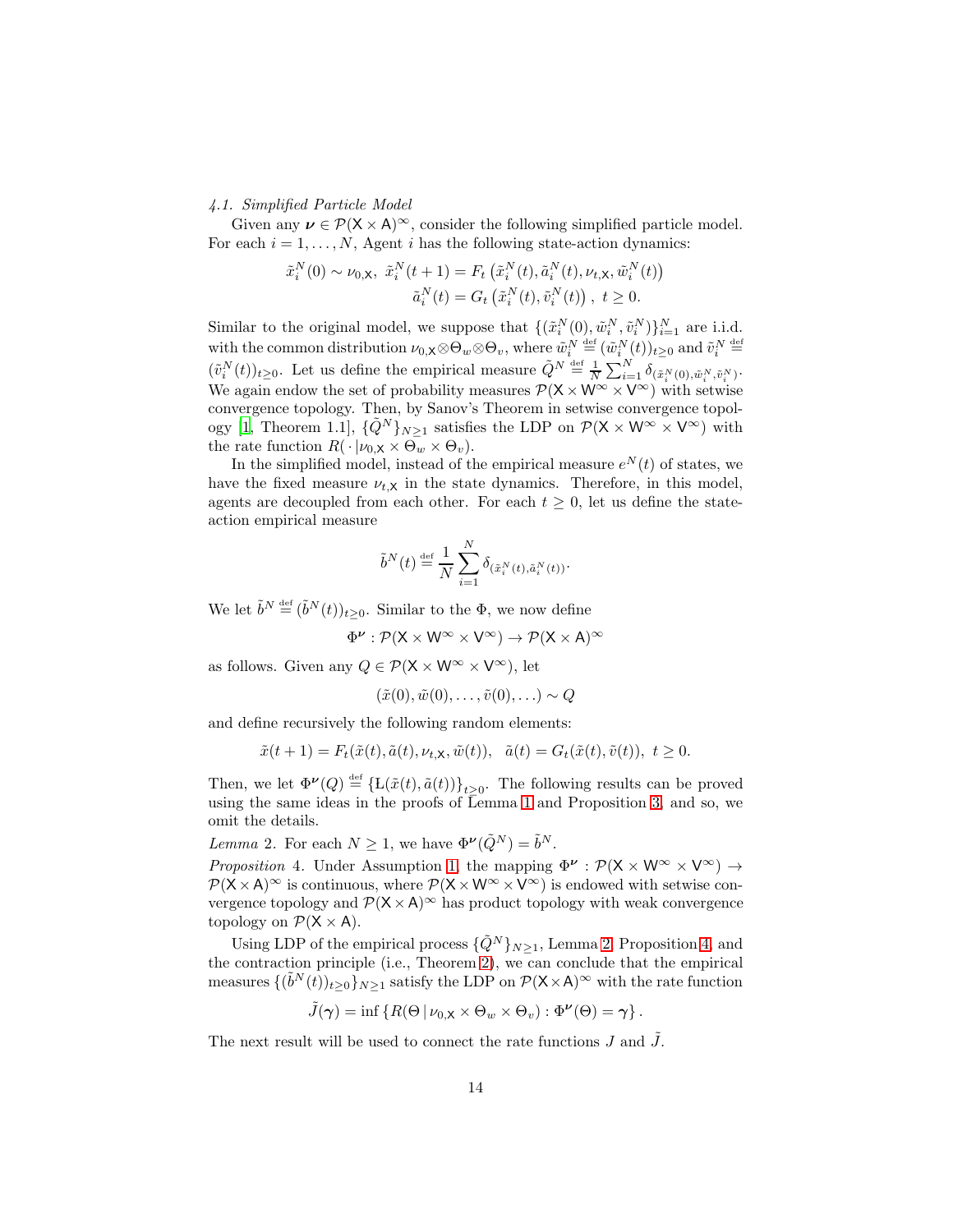<span id="page-14-1"></span>Lemma 3. For any  $\nu \in \mathcal{P}(\mathsf{X} \times \mathsf{A})^{\infty}$ , we have

$$
\{\Theta : \Phi^{\nu}(\Theta) = \nu\} = \{\Theta : \Phi(\Theta) = \nu\}.
$$

*Proof.* Let  $\Theta \in \{ \Theta : \Phi(\Theta) = \nu \}.$  Given  $(x(0), w(0), \ldots, v(0), ...) \sim \Theta$ , we define recursively the following random elements

$$
x(t+1) = F_t(x(t), a(t), \mathcal{L}\{x(t)\}, w(t))
$$
  
\n
$$
a(t) = G_t(x(t), v(t)), \ t \ge 0.
$$
\n(8)

Then, by definition  $\Phi(\Theta) \stackrel{\text{def}}{=} {\{L(x(t), a(t))\}_{t \geq 0}}$ . Since  $\Phi(\Theta) = \nu$ , we have  $L\{x(t)\} = \nu_{t,\mathsf{X}}$  for each  $t \geq 0$ . Therefore, we can equivalently write [\(8\)](#page-14-0) as follows:

$$
x(t+1) = Ft(x(t), a(t), \nut, x, w(t)).
$$

This implies that  $\Phi^{\nu}(\Theta) = \nu$  if we recall the definition of  $\Phi^{\nu}$ . Hence

$$
\{\Theta: \Phi^{\nu}(\Theta) = \nu\} \supset \{\Theta: \Phi(\Theta) = \nu\}.
$$

The reverse inclusion can be proved similarly.

In view of equation [\(7\)](#page-12-0), Lemma [3](#page-14-1) implies that

$$
J(\boldsymbol{\nu}) = R(\nu_{0,X} | \mu(0)) + \tilde{J}(\boldsymbol{\nu}).
$$

Note that if a process satisfies LDP with a rate function, then this rate function must be unique [\[7,](#page-16-6) Theorem 1.3.1]. Using this fact, we obtain another characterization of  $\tilde{J}$  in terms of the components of the game dynamics. Therefore, this will lead to the characterization of J in the statement of Theorem [3.](#page-4-0)

For each  $i = 1, ..., N$ , let us define  $\tilde{x}_i^N \stackrel{\text{def}}{=} (\tilde{x}_i^N(t))_{t \geq 0}$  and  $\tilde{a}_i^N \stackrel{\text{def}}{=} (\tilde{a}_i^N(t))_{t \geq 0}$ . Then,  $\{\tilde{x}_i^N, \tilde{a}_i^N\}_{i=1}^N$  are i.i.d. with the common distribution

$$
\Lambda^{\nu}(dx(0), da(0), \dots) \stackrel{\text{def}}{=} \nu_{0,\mathsf{X}}(dx(0)) \otimes \pi_0^{\mathsf{m}}(da(0)|x(0))
$$

$$
\bigotimes_{t=0}^{\infty} \left( p_t^{\nu_{t,\mathsf{X}}}(dx(t+1)|x(t), a(t)) \otimes \pi_{t+1}^{\mathsf{m}}(da(t+1)|x(t+1)) \right).
$$

For each  $N \geq 1$ , define the following empirical measure

$$
\tilde{e}^N \stackrel{\text{\tiny def}}{=} \frac{1}{N} \sum_{i=1}^N \delta_{(\tilde{x}_i^N, \tilde{a}_i^N)}.
$$

By Sanov's Theorem in weak convergence topology [\[7,](#page-16-6) Theorem 2.2.1] (in this argument, we do not need Sanov's Theorem in setwise convergence topology), empirical measures  $\{\tilde{e}^N\}_{N\geq 1}$  satisfy the LDP on  $\mathcal{P}(\mathsf{X}^{\infty}\times\mathsf{A}^{\infty})$ , where  $\mathcal{P}(\mathsf{X}^{\infty}\times\mathsf{A}^{\infty})$ is endowed with weak convergence topology, with the rate function  $R(\cdot | \Lambda^{\nu})$ . Note that for each  $k \geq 0$ , the  $k^{th}$ -marginal of  $\tilde{e}^N$  on  $X \times A$  is  $\tilde{b}^N(k)$ . Since taking marginal of a measure is continuous with respect to the weak convergence

<span id="page-14-0"></span> $\Box$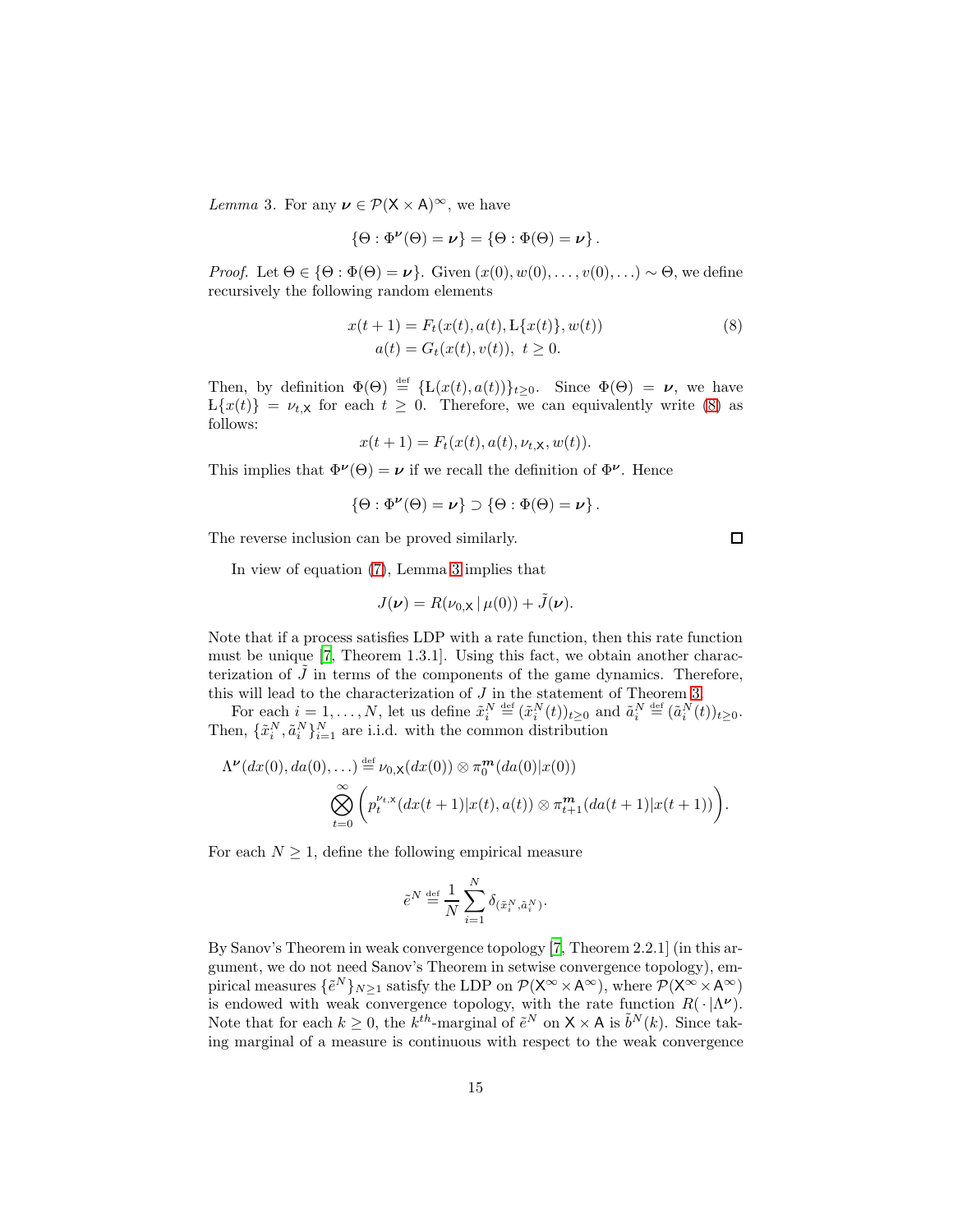topology, by the contraction principle (i.e., Theorem [2\)](#page-4-1), we can conclude that  $\{(\tilde{b}^N(t))_{t\geq0}\}_{N\geq1}$  satisfies the LDP on  $\mathcal{P}(\mathsf{X}\times\mathsf{A})^{\infty}$  with the rate function

$$
\tilde{V}(\gamma) = \inf \{ R(\Lambda | \Lambda^{\nu}) : \Lambda_t = \gamma_t \ \forall t \geq 0 \}.
$$

Since the rate function must be unique, we must have  $\tilde{V} = \tilde{J}$ . Recall that  $J(\nu) = R(\nu_0 \times | \mu(0)) + \tilde{J}(\nu)$ . Hence, J can equivalently be written as

$$
J(\nu) = R(\nu_{0,X} | \mu(0)) + \inf \{ R(\Lambda | \Lambda^{\nu}) : \Lambda_t = \nu_t \ \forall t \ge 0 \}
$$
  
= 
$$
\inf \{ R(\Lambda | \Lambda^{\nu}_{\nu(0)}) : \Lambda_t = \nu_t \ \forall t \ge 0 \} \text{ (as } \Lambda_{0,X} = \Lambda^{\nu}_{0,X} = \nu_{0,X})
$$

where  $\Lambda_{\nu(0)}^{\nu} \stackrel{\text{def}}{=} \nu(0) \bigotimes_{t=0}^{\infty} (p_t^{\nu_{t,X}} \otimes \pi_{t+1}^{\mathbf{m}})$  and  $\nu(0) \stackrel{\text{def}}{=} \mu(0) \otimes \pi_0^{\mathbf{m}}$ . This completes the proof of Theorem [3.](#page-4-0)

<span id="page-15-0"></span>Remark 1. Instead of an LDP for the marginal empirical measures, we can also establish an LDP for empirical measures of the paths using the same method. To this end, for each  $N \geq 1$ , define the empirical measure of the paths as follows:

$$
d^N \stackrel{\text{\tiny def}}{=} \frac{1}{N} \sum_{i=1}^N \delta_{(x_i^N, a_i^N)},
$$

where  $x_i^N \stackrel{\text{def}}{=} (x_i^N(t))_{t \geq 0}$  and  $a_i^N \stackrel{\text{def}}{=} (a_i^N(t))_{t \geq 0}$ . Using the LDP for the empirical measures of the initial states and the noise variables, we can prove that  $\{d^N\}_{N\geq 1}$ satisfies the LDP on  $\mathcal{P}(\mathsf{X}^{\infty} \times \mathsf{A}^{\infty})$  with the rate function

$$
L(\varphi) = \inf \{ R(\Theta | \mu(0) \otimes \Theta_w \otimes \Theta_v) : \Xi(\Theta) = \varphi \},
$$

where  $\Xi : \mathcal{P}(\mathsf{X} \times \mathsf{W}^{\infty} \times \mathsf{V}^{\infty}) \to \mathcal{P}(\mathsf{X}^{\infty} \times \mathsf{A}^{\infty})$ . Here,  $\Xi$  is defined as follows: let  $(x(0), w(0), \ldots, v(0), \ldots) \sim \Theta$  and define recursively random elements

$$
x(t+1) = F_t(x(t), a(t), \mathcal{L}\{x(t)\}, w(t)), \quad a(t) = G_t(x(t), v(t)), \quad t \ge 0.
$$

Then, we let  $\Xi(\Theta) \stackrel{\text{def}}{=} L\{x(0), a(0), x(1), a(1), \ldots\}$ . Now, using simplified particle model, we can indeed equivalently characterize  $L$  as follows:

$$
L(\varphi) = R(\varphi | \Lambda_{\nu(0)}^{\varphi}),
$$

where  $\Lambda_{\nu(0)}^{\varphi} \stackrel{\text{def}}{=} \nu(0) \bigotimes_{t=0}^{\infty} (p_t^{\varphi_{t,X}} \otimes \pi_{t+1}^{\mathbf{m}})$  and  $\varphi_t$  is the  $t^{th}$  marginal of  $\varphi$  on  $X \times A$ . The same result has been proven in [\[5\]](#page-16-4) under more restrictive conditions on the system components (see [\[5](#page-16-4), p. 59]). There, authors have established LDP for  $\{d^N\}_{N\geq 1}$  by transferring LDP for the simplified particle model introduced in Section [4.1](#page-13-2) to the mean-field game model by generalizing Laplace-Varadhan integral lemma. In our case, we transfer LDP for initial states and noise variables to the original mean-field game model. This enables us to establish LDP under milder conditions on the system components.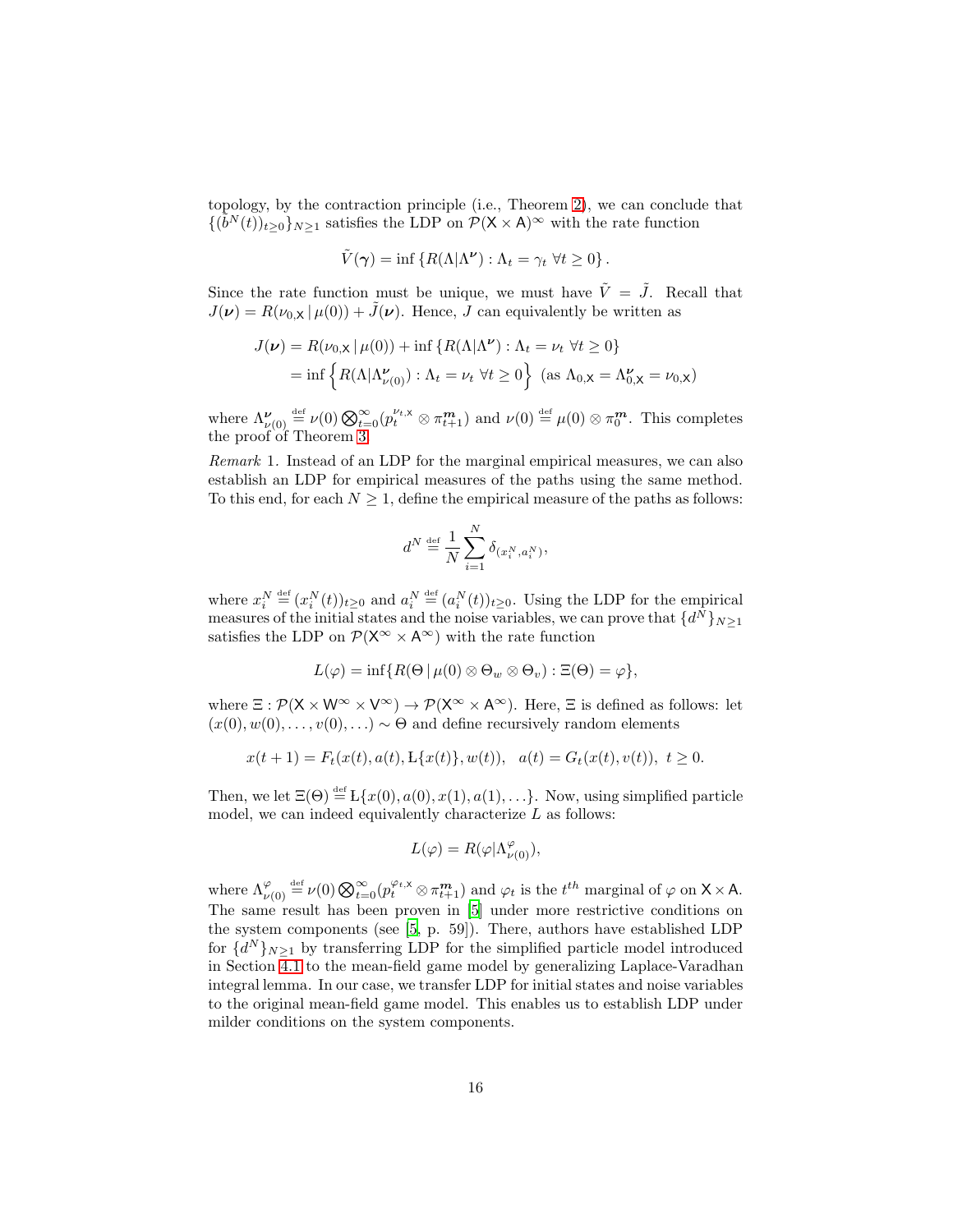# 5. Conclusion

In this paper, we have developed a large deviations principle for empirical measures of state-action pairs of mean-field games under the mean-field equilibrium policy. The large deviations result has been established via contraction principle by transferring LDP for empirical measures of initial states and noise variables. One interesting future research direction is to study the concentration bound for the same empirical measures. However, in this case, we need to establish that the mean-field equilibrium policy is Lipschitz continuous, which can, in general, be proved under quite restrictive convexity assumptions on the system components.

# References

- <span id="page-16-7"></span>[1] A. De Acosta, On large deviations of empirical measures in the t-topology, Journal of Applied Probability 31 (1994), 41–47.
- <span id="page-16-3"></span>[2] A. Budhiraja, P. Dupuis, and M. Fischer, Large deviation properties of weakly interacting processes via weak convergence methods, Ann. Probab. 40 (2012), no. 1, 74–102.
- <span id="page-16-5"></span>[3] D.A. Dawson and P. Del Moral, Large deviations for interacting processes in the strong topology, pp. 179–208, Springer, 2005.
- <span id="page-16-2"></span>[4] D.A. Dawson and J. Gartner, Large deviations from the Mckean-Vlasov limit for weakly interacting diffusions, Stochastics 20 (1987), no. 4, 247– 308.
- <span id="page-16-4"></span>[5] P. Del Moral and T. Zajic, A note on the Laplace–Varadhan integral lemma, Bernoulli 9 (2003), no. 1, 49–65.
- <span id="page-16-1"></span>[6] F. Delarue, D. Lacker, and K. Ramanan, From the master equation to mean field game limit theory: Large deviations and concentration of measure, Ann. Probab. 48 (2020), no. 1, 211–263.
- <span id="page-16-6"></span>[7] P. Dupuis and R.S. Ellis, A weak convergence approach to the theory of large deviations, Wiley-Interscience, 1997.
- [8] M. Huang, R.P. Malhamé, and P.E. Caines, *Large population stochastic dy*namic games: Closed loop McKean-Vlasov systems and the Nash certainty equivalence principle, Communications in Information Systems 6 (2006), 221–252.
- <span id="page-16-0"></span>[9] D. Lacker and K. Ramanan, Rare nash equilibria and the price of anarchy in large static games, Mathematics of Operations Research  $44$  (2019), no. 2, 400–422.
- [10] J. Lasry and P.Lions, Mean field games, Japan. J. Math. 2 (2007), 229–260.